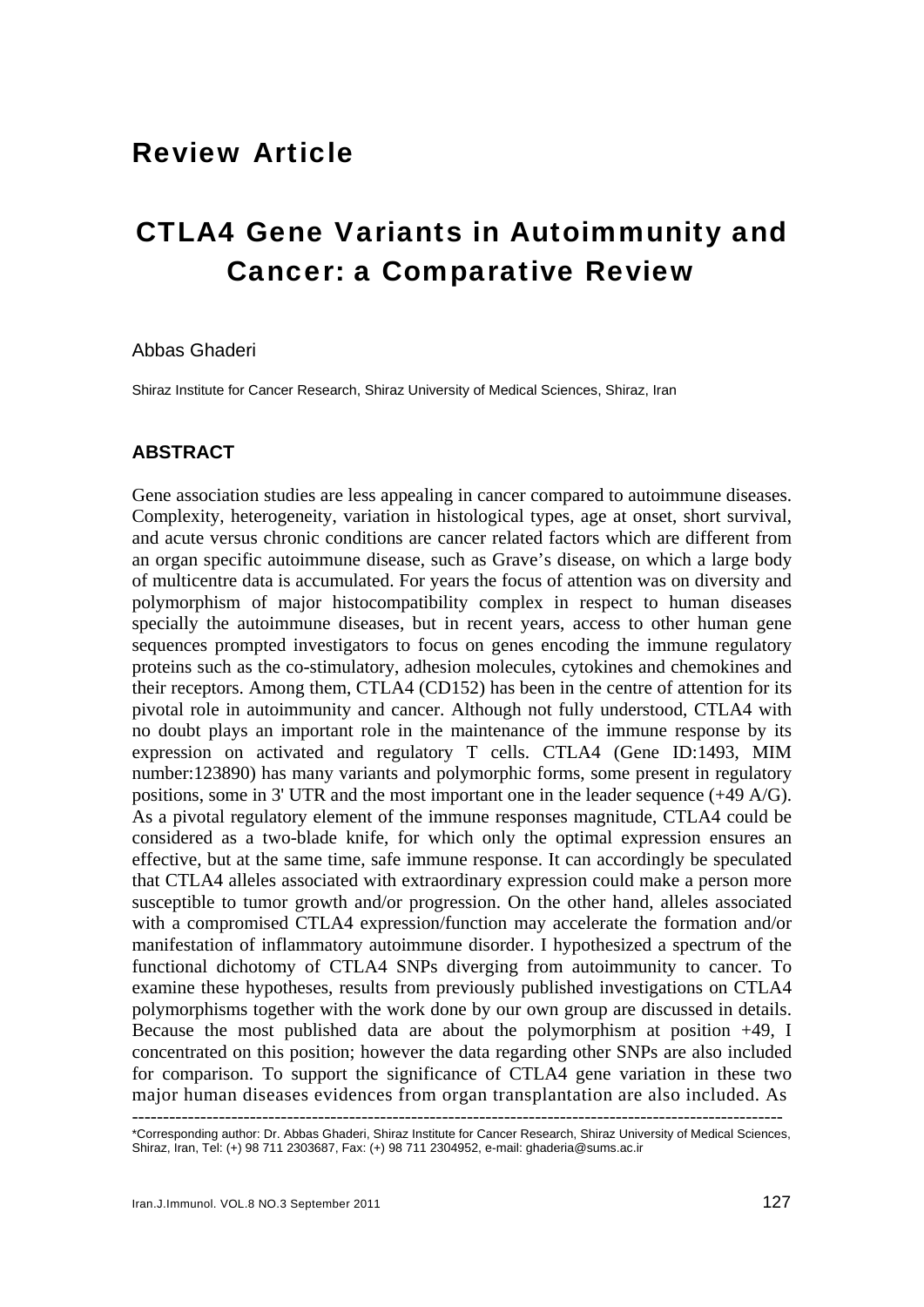will be discussed in the manuscript, our work and reports by others from a normal population perspective support the hypothesis that individuals inheriting a GG genotype at position +49, for which lower CTLA4 expression has been extensively suggested, are more susceptible for developing autoimmune disorders and those with AA genotype, with an existence of a state of self-tolerance, may have a higher chance of developing cancer. CTLA4 SNPs may accordingly be considered as a crucial element, along with other known or yet unknown mechanisms, in keeping the immune balance in predisposed individuals to cancer and autoimmunity. Although an spectrum line can be drawn between autoimmunity and cancer by considering published data regarding CTLA4 +49 polymorphism, the extreme functional dichotomy of this SNP appears to be more complex and difficult to understand, but there is no doubt that the future investigations will resolve most ambiguities.

#### **Keywords: Autoimmunity, Cancer, CTLA4, Immune Balance, Polymorphism**

#### **INTRODUCTION**

Human *CTLA4* gene (Gene ID:1493,MIM number:123890) is located on chromosome 2 with a nucleotide size of about 6.2 kb consisting of 4 exons. The first exon of *CTLA4*  gene, encodes the leader sequence peptide while the second one encodes the extracellular immunoglobulin like domain containing the binding site. Exon 3 and 4 are responsible for producing the transmembrane and cytoplasmic domains, respectively (1). *CTLA4* hnRNA transcript undergoes alternative splicing, resulting into three final mRNA isoformes in human; (a) the surface full-length CTLA4 (flCTLA4) including exons 1, 2, 3 and 4, (b) soluble CTLA4 (sCTLA4) lacking exon 3 (transmembrane domain) and (c) a transcript lacking both exons 2 and 3 (binding as well as transmembrane domains). CTLA4 (CD152) is not expressed on resting T cells but its expression is up-regulated following an antigen challenge or by a mitogen stimulation of naive T cells in-vitro. Expression of CTLA4 persists much longer on memory T cells than on naive activated T cells. In addition to the activated T cells, CTLA4 is also expressed on T regulatory subsets and most of its immuno-regulatory roles reported so far have been originated from the functional and immunological properties of this T cell population. There are several reports confirming the expression of CTLA4 on other cells from hemopoietic and non-hemopoietic lineages (for review see reference 2) and *CTLA4* gene has been detected in all mammals and also in birds (3).

CTLA4 exerts its immunomodulatory effects through competition with CD28 for binding to B7.1 (CD80) and B7.2 (CD86) molecules in an affinity based manner. In addition to its gene sequence homology with CD28, *CTLA4* gene is located in the vicinity of CD28 gene on chromosome 2, separated by only 130 kb sequence (4) . Based on sequence homology seen in *CTLA4* and CD28, it has been postulated that these two genes have been evolved as a result of gene duplication (4). The main function of CTLA4 is the negative regulation of T-helper cell effector function by inhibiting proliferation and cytokine synthesis. The best documented evidence for the function of CTLA4 is supported by observations in CTLA4 deficient mice in which massive lymphoprolifrative disorder with lymphocyte infiltration in multiple organs is seen (5). The CTLA4 regulatory function has been suggested to be induced as a result of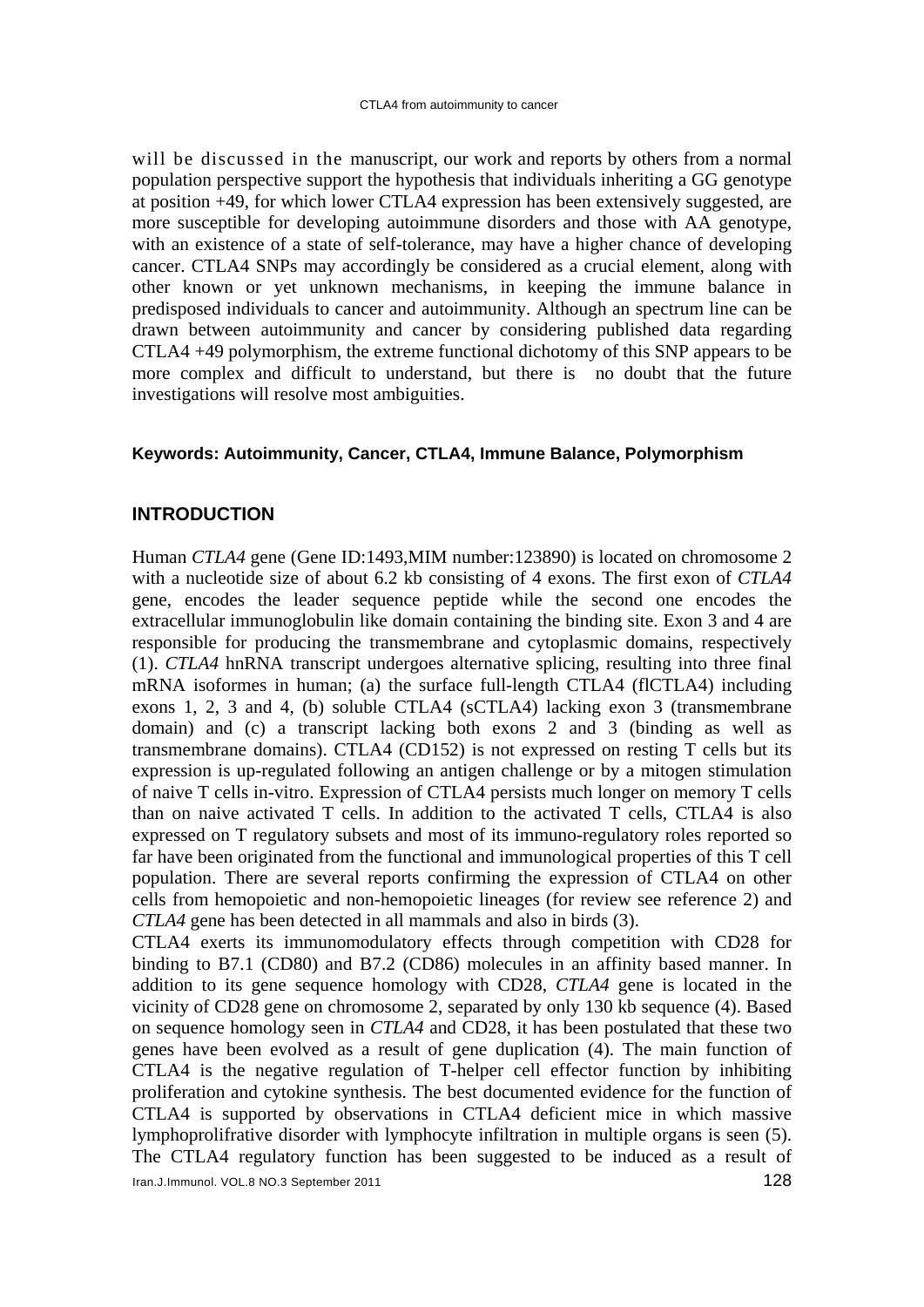interaction between TCR and MHC peptides and transduction of negative signals via the cytoplasmic tail of CTLA4 molecules. Another possibility is the halting of the activating signal induced by CD28 as a result of competition for binding to B7.1 and B7.2 molecules (6).

#### *CTLA4* **GENE POLYMORPHISM**

The important and fine function of CTLA4 in inducing immunemodulatory and hemostatic signals in the ongoing immune response poised this molecule under evolutionary pressure to go in the process of point mutation and polymorphism within the population and along the species. Two different and opposite scenarios played by regulatory T cells expressing CTLA4 in autoimmune diseases and malignancies, classified the significant position of CTLA4 in safeguarding the immune response in a well balanced self tolerance and protection against invader microorganisms. Such a situation for this molecule is another aspect which makes CTLA4 the target for transcriptional modification resulting in several polymorphisms. Several polymorphisms in CTLA4 gene have been reported at positions -1722, -1661, -318, +49 and in 3, un-translated region (UTR) at position +6230; generally known as CT60. In this review the frequencies of CTLA4 gene variations in the spectrums of two major human disorders namely the autoimmune diseases and cancer are compared.

#### **FUNCTION OF SNPs**

As will be discussed later, scientific literature is overloaded with respect to *CTLA4* gene polymorphism and predisposition to autoimmune diseases and to a lesser extent to cancer. A fundamental question not yet fully explained is the role mediated by these SNPs in disease pathogenesis, although one can find a SNP highly associated with a particular disease. There are limited data to describe the functional activity of *CTLA4* SNPs. Polymorphism at position +49A/G is the only polymorphism which changes an amino acid from alanine to threonine in the leader sequence which is later processed in the endoplasmic reticulum (ER), therefore postulating that this may affect the processing of CTLA4 in ER and result in a less efficient glycosylation and reduced expression of membrane CTLA4 protein (7,8)*.* Ueda and co-workers (9) showed that the ratio of sCTLA4 to full-length isoform (flCTLA4) mRNA splice forms in un-stimulated CD4 T cells is 50% lower in +6230 (CT60) GG positive disease-susceptible individuals compared with AA protected individuals postulating a functional differences of CTLA4 protein expression in different individuals harbouring these two genotypes. Regarding +6230 (CT60), Atabani et al. showed that healthy individuals carrying AA genotype for this polymorphism have an increased number of T regulatory cells in their peripheral blood compared with those with GG genotype (10) . It is worth mentioning that this polymorphism is in linkage disequilibrium with polymorphism at the leader sequence indicating that individuals with AA homozygote at position +6230 (CT60) almost carry a similar genotype with polymorphism at the leader sequences. Regarding -318 polymorphism at the promoter region, it has been suggested that higher promoter activity and consequently over-expression of membrane associated CTLA4 may be generated as a result of allelic or genotypic variations in this site (11). The functional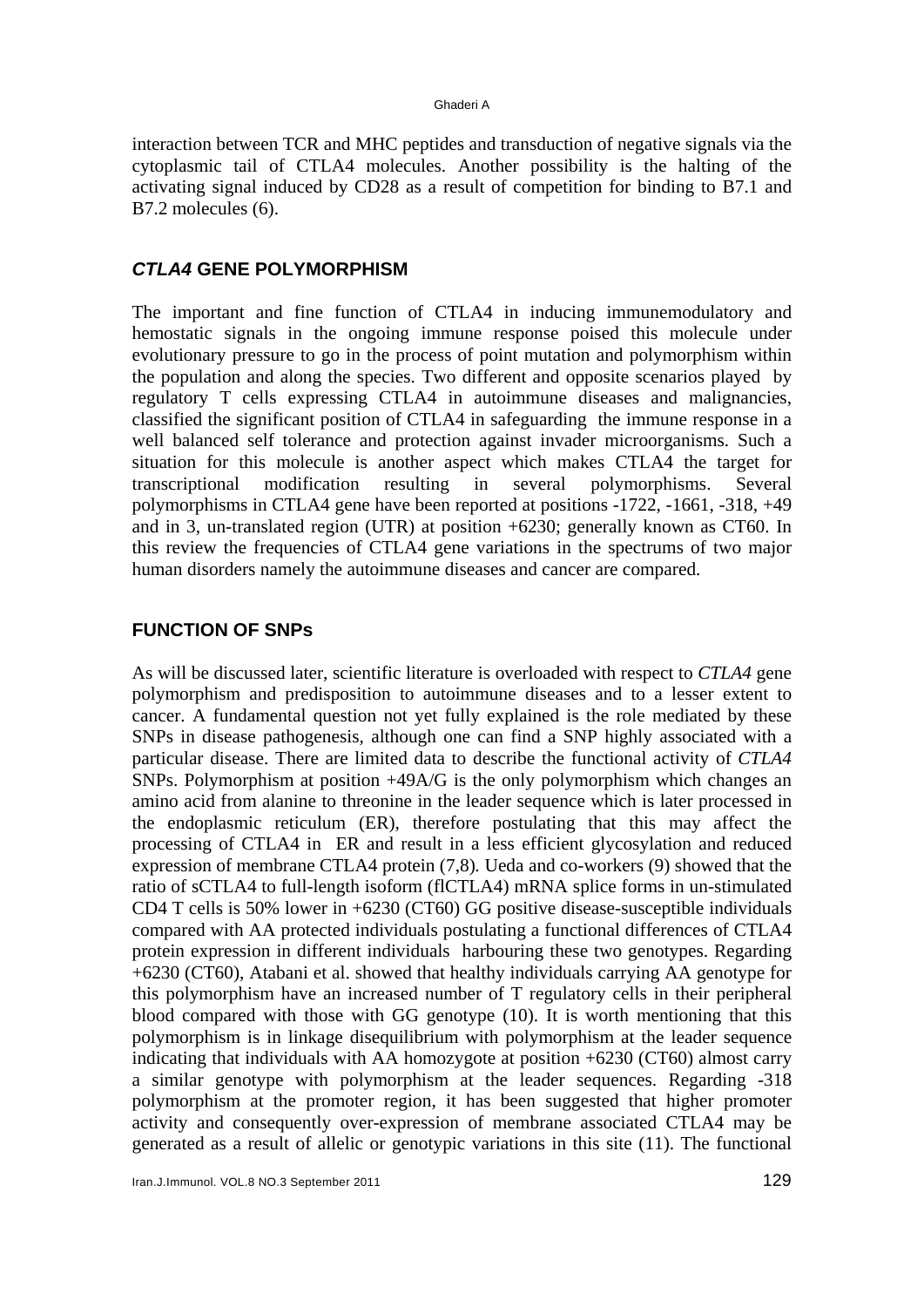significance of two other polymorphisms in *CTLA4* promoter region are less characterized, however information from several studies suggest participation in the binding of cis-acting elements to the promoter (e. g. NF-1 and c/EBPbeta) and/or affecting the gene activity like -318 SNP (12-14). Here the frequency and significance of CTLA4 SNPs will be discussed in the main autoimmune diseases and also in some major solid cancers by focusing on the functional aspects of polymorphism at position +49 of CTLA4 leader sequence.

### **IMMUNE BALANCE TO PREVENT AUTOIMMUNITY AND CANCER: POTENTIAL APPLICATION OF CTLA4 SNPs**

Cancer and autoimmunity represent a wide spectrum of diseases in humans for which the pathogenesis, spreading and progression is largely related to the role of the immune system; the first one is prone to hyper activation and uncontrolled proliferation of the host immune cells, and the second, that is autoimmunity, is in a state of suppression and an increased degree of self-tolerance, providing a favourable safe haven for cancer cells to survive and to expand. The balance and the tuning of the immune system is controlled by a complex of cellular networks and mediators to keep the state of tolerance at on position preventing self-reactivity at the same time to prepare the elements of the immune system defence mechanism ready to interact and overcome any non-self-components. There are several factors and conditions which physiologically influence this fine balance of health and disease, particularly the hormonal changes associated with growth and puberty, and aging that with no reservation has a major drawback on the ability of the immune system to be balanced for self-reactivity and at the same time is competent. In female cases the incidence of most autoimmune diseases is associated with changes in certain physiological circumstances associated with hormonal imbalance. On the other side, incidence of cancer with aging is a well-known epidemiological phenomenon blaming on gradual and chronic declining power of the immune system by age. With this background, the function and the role of key regulatory genes and molecules controlling the balance of the immune system in health and disease is highly significant. Diversity in the immune systems, both in humans and among other species, is fascinating and probably is regarded as the key factor of survival during evolution. The polymorphism and diversity of a regulatory molecule of the immune system such as *CTLA4* is important in this context.

As a pivotal regulatory element of the immune responses magnitude, CTLA4 could be considered as a two-blade knife, for which only the optimal expression ensures an effective, but at the same time, safe immune response. Extraordinary expression of *CTLA4* in a genetically and/or environmentally predispose individual to cancer; could make the person more susceptible to tumor growth and/or progression. From the other hand, a compromised *CTLA4* expression/function in another individual who, for instance, is genetically and/or environmentally prone to an inflammatory autoimmune disorder may accelerate the disease formation and/or manifestation. Considering the functional significance of SNPs in CTLA4 gene expression/function, observing the association of CTLA4 genetic variants in two opposite pathologic situations, like cancer and autoimmunity, could accordingly be expected. Accordingly I looked at the association between CTLA4 variation and these two different conditions to investigate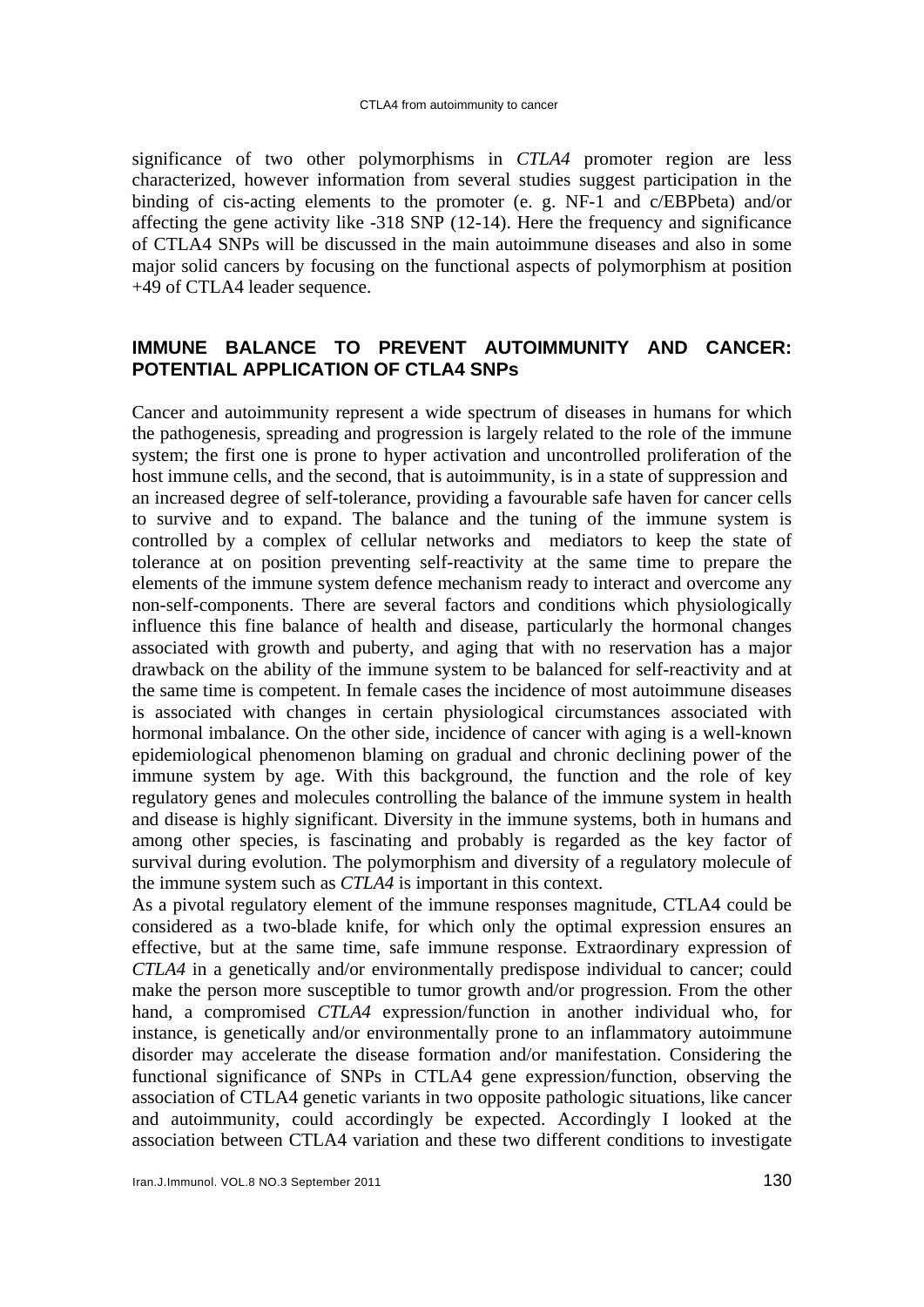if CTLA4 SNPs can be considered as a crucial element, along with other know or yet unknown mechanisms, in keeping the immune balance in predisposed individuals to cancer and autoimmunity. Because the most published data are about the polymorphism at position +49, I concentrated on this position; however the data regarding other SNPs are also included for comparison. As already mentioned, +49 G allele are associated with less efficient glycosylation and reduced expression of membrane CTLA4 protein (7,8). Accordingly, individuals inheriting a GG genotype at position +49 is supposed to confer susceptibility to developing an autoimmune disorder and those with AA genotype, with an existence of a state of self-tolerance, may have a higher chance of developing cancer. I hypothesized a spectrum of the functional dichotomy of CTLA4 SNPs at which end one can see autoimmunity and cancer. To support the significance of CTLA4 gene variation in these two major human diseases evidences from organ transplantation are also discussed.

#### **SYSTEMIC LUPUS ERYTHEMATOSUS (SLE)**

Systemic lupus erythematosus (SLE) is a complex autoimmune disease with an incidence of 3 per 100,000 (15) in female patients. Like most autoimmune diseases, the aetiology of SLE is not known. Various host and environmental factors have been shown to have roles in the pathogenesis of SLE. *CTLA4* gene variations have been investigated in several reports in different ethnic populations resulting in inconsistent findings. Heward et al. (16) reported no association between *CTLA4* and SLE in Caucasian patients. Later, Aguilar et al. (17), Chua et al. (18), Lee et al. (19) and Liu et al. (20) confirmed Howard's findings indicating no association between SLE and *CTLA4* gene polymorphism. However, Ahemed et al. (21) reported an allele G of *CTLA4* polymorphism at the leader sequence to be associated with susceptibility to SLE. Most of these reports investigated the SNP at position +49 of the leader sequence. Later, more reports were published from different ethnic communities to search for an association between *CTLA4* and SLE not only targeting position +49 at the leader peptide but also screening the other SNPs located at the regulatory region and the 3'UTR. This approach and the increasing number of publications on *CTLA4* gene variants and SLE resulted in two meta analyses, one investigated 8 (22) and the other 14 already published papers (23) including seven European, six Asian, and one Mexican study. Both meta-analyses found a significant association between the risk of SLE and the GG genotype of exon-1 at position +49 in the leader peptide. The overall odds ratio for the *CTLA4* exon-1 +49 GG genotype was 1.287 (95% CI=1.058–1.564, p value=0.011). Therefore, this meta analysis indicated results contrary to those of previous sporadic publications with inconsistent results, demonstrating a clearly strong association of *CTLA4* gene at position +49A/G with SLE, particularly in Asian and with a lesser degree in the European population.

#### **RHEUMATOID ARTHRITIS (RA)**

Rheumatoid Arthritis (RA) is a chronic and destructive autoimmune inflammatory disease with unknown etiology. Several genetic factors have been investigated in RA patients in different ethnic populations. Among these, class I and II of the human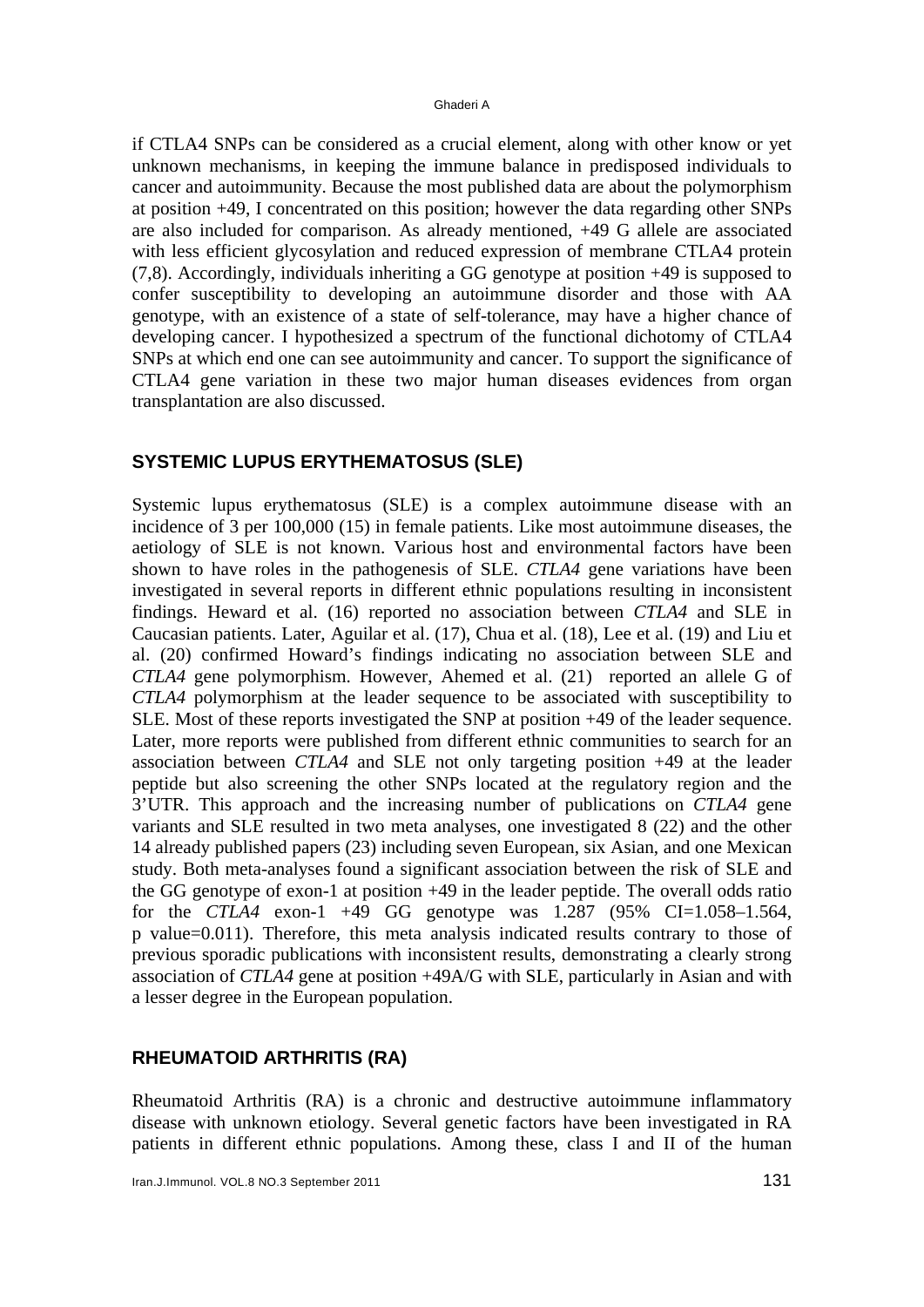leukocyte antigens (HLA) have been excessively investigated and it appears that the majority of RA patients are associated with HLA-DR4 antigen. Regulatory role of CTLA4 molecule in homeostasis of self tolerance prompted several laboratories to study the association of the *CTLA4* gene variants in RA patients. Similar to the above mentioned SLE results, these studies are represented as inconsistent findings. The lack of association between *CTLA4* +49A/G and rheumatoid arthritis was reported in two different populations (24, 25). Vaidya et al. (26), however, found a positive association of *CTLA4* genotype with RA in patients with the coexistence of other autoimmune diseases such as autoimmune thyroiditis and diabetes type 1. In a Spanish population, the strongest association between the sequence of *CTLA4* 3'UTR AT(n) repeats and RA was compared with their earlier analysis of the polymorphisms at position -318 and +49 and was reported by Rodriguez et al*.* (27). A report from a Japanese population indicates an association of G allele at position +49 of *CTLA4* in RA patients and such an association was prominently restricted in those patients carrying HLA-DRB1\*0405 (28) . A similar line of observation in a Spanish population but with a co-expression of allele G at position +49 of CTL4A leader sequence with HLA-DR3 alleles was reported by Gonzalez-Escribano et al. (29). In summary studies by Seidl et al*.* (30) indicated the strongest association between *CTLA4* mutation and RA in those patients harbouring HLA-DRB1 susceptibility allele, confirming a genetic link between the polymorphism in complex HLA system with a variation in a non-HLA locus. In addition to these reports and other so far published papers on the association of *CTLA4* gene polymorphism and RA, Lee et al*.* (31) and Vaidya et al. (26), two Meta analyses published in 2005 also reviewed this issue in a more comprehensive manner. In the Meta analysis of Han et al. (32) 14 published works were collected but after excluding 4 articles, they analysed data from 10 papers. Results of this Meta analysis indicated different patterns of association among European and Asian studies. The overall result of this Meta analysis indicates a significant association of *CTLA4* +49A/G in favour of G allele in the Asian population, in contrast to the increased but not significantly associated results in the European studies performed by Han et al. (32). The second Meta analysis was also performed by Lei et al. (33). In addition to performing a Meta analysis, this group reported the results of four *CTLA4* polymorphisms in Chinese RA patients, and demonstrated a significant association of G allele at position +49 in RA cases. Their Meta analysis included 6 articles published from Europe, 5 from Asian regions and one from Africa targeting only polymorphism at position +49A/G (33).Contrarily to Han et al. results, this Meta analysis indicated that allele G was to a lesser extent associated with RA in European population compared with Asians. However in both Europeans and Asians, RA was associated significantly with *CTLA4* +49 polymorphism in favour of allele G. In other words, in both ethnic populations, *CTLA4* variant may be considered as a susceptibility gene for the development of RA.

### **AUTOIMMUNE THYROID DISEASE (AITD)**

Autoimmune thyroid Disease (AITD) is an organ specific autoimmune disease classified into two entities of Hashimoto thyroiditis with the major pathological sign of thyroid organ destruction and Graves'disease which produces anti-TSHR stimulating autoantibody and results in the enlargement of thyroid gland. Yanagawa et al. (34) and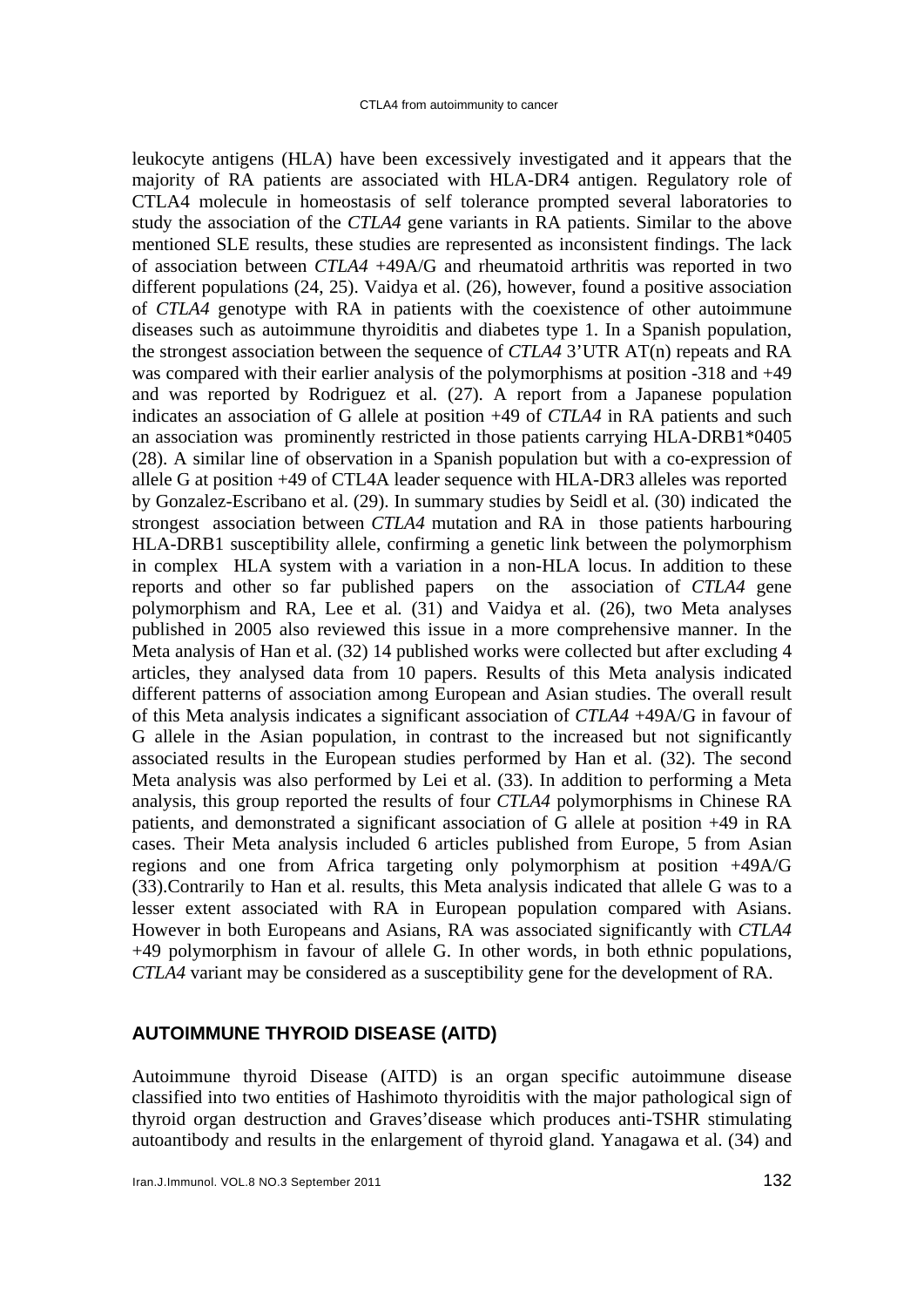Yanagawa et al. (35) were the first to report an association between *CTLA4* and Grave's disease. In their report, a series of investigations on the subject appeared from different populations worldwide. The finding of a non HLA gene with predisposition for autoimmune disease was considered as a new era in gene disease association. Apart from the investigation on the polymorphism at position +49, more works were published soon on other *CTLA4* sites in AITD including Hashimoto thyroiditis and Grave's disease. Heward et al. (36) studied *CTLA4* linkage with Grave's disease in a UK population which was later confirmed by other investigators (37-40)*.* It was found that *CTLA4* gene or a closely associated gene (including CD28) confers susceptibility to Graves' disease particularly in female patients with protective HLA specificities (41)*,* a finding which was in line with the data from the UK population irrespective of gender (42). *CTLA4* gene association seems not to be restricted only to Graves' disease or thyroiditis, rather it is common with other autoimmune thyroid diseases in general (43). In Japanese populations, Yanagawa et al. (41) showed that association of *CTLA4* gene conferring susceptibility for GD could be a genetic marker independent of the HLA system. In 2000, it was revealed that in addition to position +49A/G, a promoter polymorphism at position -60C/T confers susceptibility to AITD in a Korean population (44)*.* In addition to the previously published reports regarding association of *CTLA4* polymorphism in the leader sequence with AITD, Kinjo et al. showed that even remission in Japanese AITD is associated with a variation at this position. This suggests that patients carrying G allele should receive a longer treatment than those with an A allele (45) *.*Our report on the association of *CTLA4* exon 1 in Iranian population was in line with the previously published works indicating that in addition to a significant association of G allele with GD patients, an association was also found with the GG genotype among the patient group (46)*.* By searching through literature only one metaanalysis was found, the one in which our data was also included and consisted a total of 4848 cases with GD, 866 with HT, and 7314 controls for position +49 A/G. The group-level data for +6230 (CT60) included 3047 GD cases, 839 HT cases, and 3741 healthy controls. The overall conclusion of this meta analysis indicates that although there is an increase in the frequency of G allele at position +49A/G in GD patients compared to the control, but statistically significant association has been found at position C/T60 in the 3' un-translated region (47).

#### **DIABETES**

Type I diabetes is an organ specific autoimmune disease with a growing incidence worldwide but its aetiology has remained unknown. A list of predisposing factors have been indicated in most published work including genetic factors such as HLA and non-HLA gene systems, environmental factors such as diet and more recently the hygienic hypothesis which points to the importance of the interaction of the host immune system and the microbial challenges during early life for the maintenance and homeostasis of self tolerance and the prevention of autoimmune diseases (48). Among non HLA complex genes investigated in autoimmune diseases, *CTLA4* has been the focus of attention by several investigators particularly by those studying type I diabetes in different ethnic populations. An earlier report on a relatively large sample size of a Caucasian population from Belgium diabetes registry showed an association between *CTLA4* polymorphism in exon 1 G/A with type I diabetes (7,49). Similar approaches in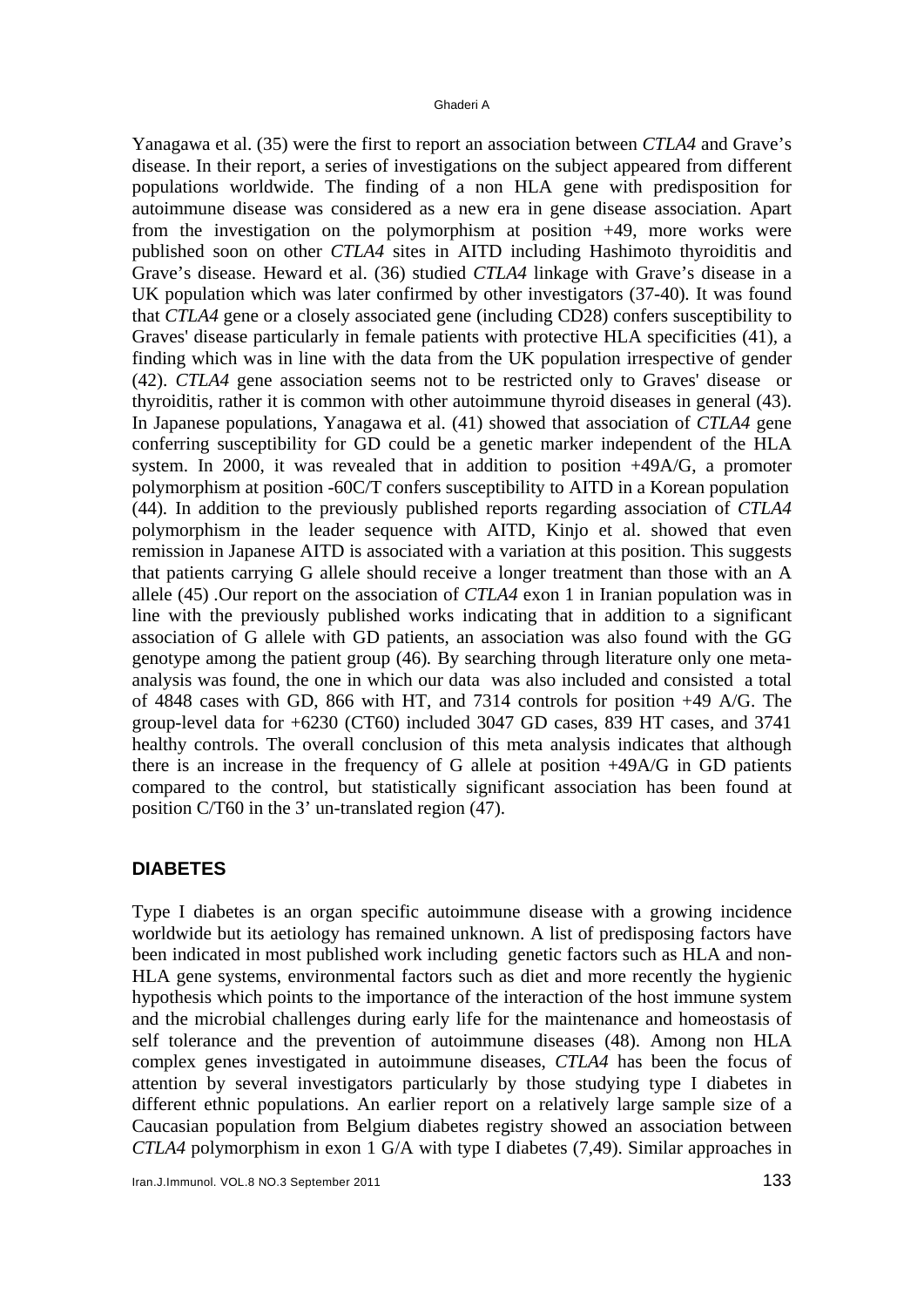Japanese population resulted in inconsistent findings. Takara et al. (50) reported association between the *CTLA4* gene polymorphism and younger-onset type 1 diabetes with AITD, a finding which was not confirmed by Yanagawa et al*.* (34) revealing no association with type-I diabetes and *CTLA4* gene polymorphism at the leader sequence. Similar inconsistent reports were also published by other Japanese centres, which due to limited space are not mentioned here. Two more reports from Caucasian populations published consequently, clearly confirmed the association of *CTLA4* +49A/G and susceptibility to type-I diabetes (51, 52)*.* Lack of association of the *CTLA4* +49 G allele with type 1 diabetes in a French population was reported, but the author hypothesized a *CTLA4* dimorphism and susceptibility to type-I diabetes by maternal HLA-DRB1\*03 inheritance (53)*.* Two other reports from two different populations along the Silk Road were also published with inconsistent results. Ma et al*.* (54) reported a clear association of both G allele and GG genotype conferring susceptibility and AA genotype conferring protection in Chinese population- a finding which was not confirmed in a Turkish population (55)*.* Our own report on a population of Iranians, a population also living along the Silk Road showed that *CTLA4* +49 A/G polymorphism confers genetic susceptibility to type 1 diabetes, particularly in younger individuals (56).The lack of consistency of the association along the Silk Road makes it unlikely that the population admixture affected the distribution of this polymorphism, and the probable susceptibility to diabetes in these related populations. Kavvoura and colleagues' meta analysis is the only available published work, so far, that dissects the association of *CTLA4* gene polymorphism and type-I diabetes in 35 published articles (57)*.* A total of 4,775 cases and 5,829 controls were included for this Meta analysis for the +49 A/G polymorphism. By calculating the odds ratios, it was suggested that a person carrying G allele has a 1.45-fold increase in susceptibility to type I diabetes- a finding that was statistically highly significant  $(p<0.001)$ .

#### **MULTIPLE SCLEROSIS (MS)**

Multiple sclerosis (MS) is an autoimmune T cell mediated myelin degenerative disease with a variable age of onset from 30-40 and even in some rare cases over 50 years. Most autoimmune diseases are more common in females than males; a consensus that environmental factors should be regarded as the major etiologic cause. Search for genetic components implicated in the aetiology of MS started a long time ago by focusing on HLA systems (For review see 58). Later, non HLA genes including those encoding cytokines and regulatory T cell co-receptors were also considered. The particular non-HLA genes with potential disease association investigated to date include SNP's at IL-7R Alpha and IL-2R alpha chains (58). Knowing the major role played by T cells in the pathogenesis of MS, attempts to investigate the association of *CTLA4* variants with a putative molecule expressed on T regulatory cells in this autoimmune disease started in several laboratories worldwide. The first report on the association of *CTLA4* and MS was published by Ligers et al. (59) claiming a significant association  $(p<0.05)$  of homozygosity for the  $+49$  G allele in a relatively large sample size of MS patients. On the contrary, Dyment et al. (60) and also Roxburgh et al. (61) found no evidence for an association or the susceptibility of *CTLA4* polymorphism in exon 1 and MS cases in UK population. Similar to other autoimmune diseases, controversy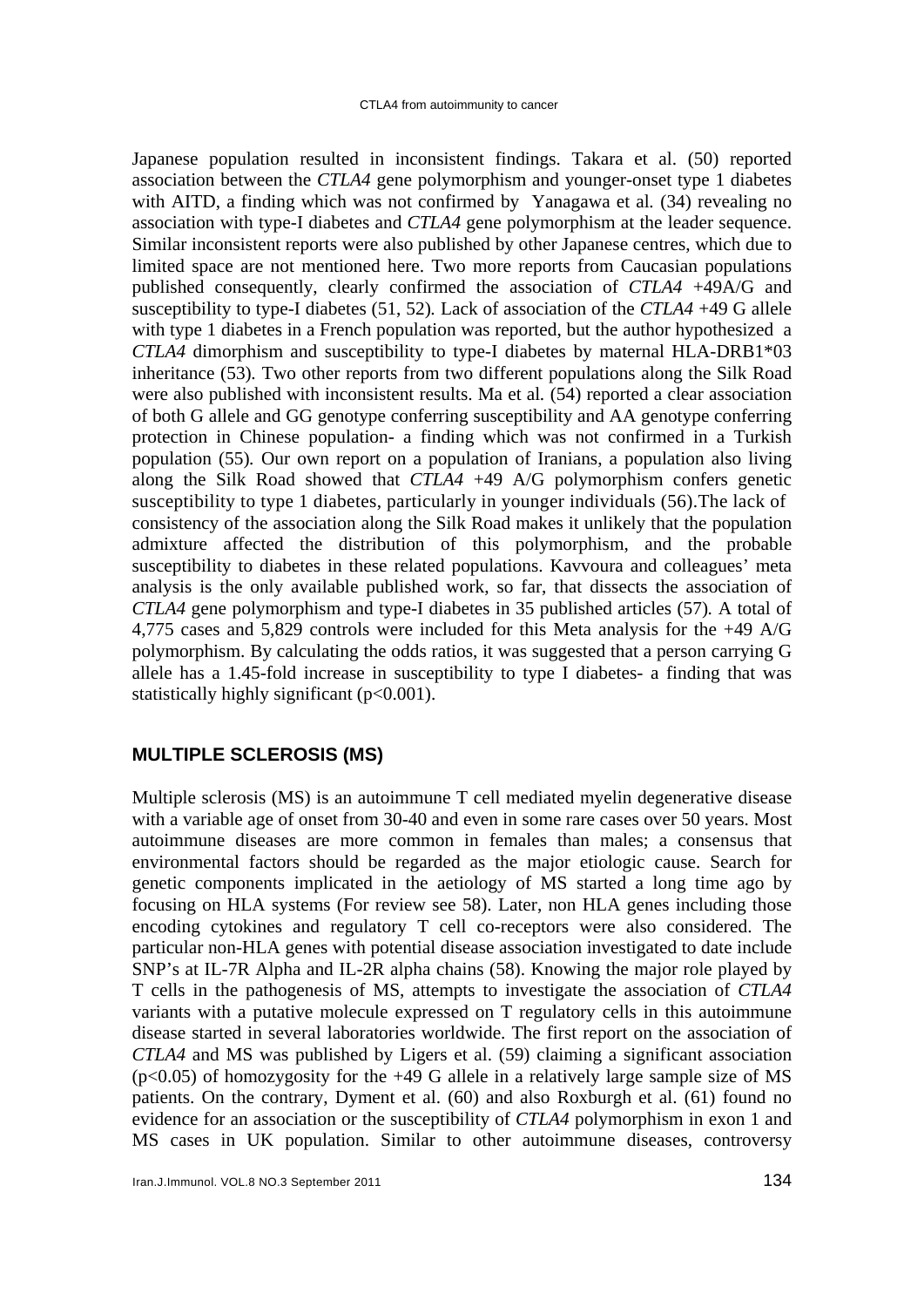#### Ghaderi A

observed in these reports triggered other investigators to study MS *CTLA4* gene variants in other ethnic groups including a Japanese population (62), a multi-centre analysis from Germans, Hungarian and Polish populations (63) and a South Australian population (64) Data were collectively presented as the absence of association between *CTLA4* exon 1 gene polymorphism and susceptibility to MS. Even a Meta-analysis reported by Bagos (65) did not present a clear evidence for this association. Our own published data (66) in an Iranian population was also consistent with these findings. However, a significant association was found between MS cases and polymorphism at position -1666 in the regulatory region. The overall conclusion on *CTLA4* association with MS indicates that in this T cell mediated autoimmunity, the polymorphism at the leader sequence may not confer susceptibility to MS, but the involvement of other *CTLA4* SNPs in the pathogenesis of MS cannot be ruled out.

#### **SYSTEMIC SCLEROSIS (Ss)**

Systemic sclerosis (Ss) is a chronic connective tissue autoimmune disease that affects both males and females. The disease is characterized by vascular and organ damages as a result of collagen deposition. Components of the immune system play a major role in pathogenesis of Ss of which involvement and infiltration of T lymphocytes of different subsets from gamma delta to Treg cells at the site of the lesion are exemplified (67). Although the role of B cells in Ss is not well defined, production of autoantibody in Ss has already been documented. In general a dysregulation in the function of the Immune cells in Ss has been notified. Long term follow-up of patients with Ss has revealed that these patients are at an increased risk of developing cancer. Distribution of cancer types in Ss patients vary. Lung, oesophageal, breast and haematological malignancies have been reported with a higher incidence. A recent review by Olson B, from northern Europe, shows that the rate of Lung cancer in male patients is about 1.5 and that of females is 1.4 %. Development of breast cancer has also been reported (68). In Olson's report smoking and alcohol were shown as main etiologic causes of malignancies in Ss patients. Genetic factors associated with Ss have been demonstrated. Polymorphisms in Immunoglobulin Fc receptors, cytokines and chemokines have also been reported (69,70). But recent and comprehensive report of the genome association study from a large European population indicates that a genetic element within CD247 may confer susceptibility to Ss (71). Very few reports have been published on the association of *CTLA4* and Ss. The first one was published by Takeuchi et al. (72) in a Japanese population indicating that contrary to other autoimmune diseases, the frequency of A allele at position  $+49$  of the leader sequence was associated with Ss. Hudson and colleagues reported a lower frequency of AA genotype in Afro-American Ss patients compared with the control group (73). Our own group reported no association between +49A/G polymorphism and patients with Ss (74). However, we later analysed other polymorphic sites in *CTLA4* gene and found a strongly significant association with position -1722, -1661 and -318 in the promoter region (75). This report was later confirmed in a Japanese population (76) and in a group of Italian patients (77). In summary, the data published on the polymorphism of *CTLA4* gene and Ss patients indicate that not only allele G or GG genotype are not associated with susceptibility to Ss, but also increases in an A allele at the leader sequence, at least in a few reports, may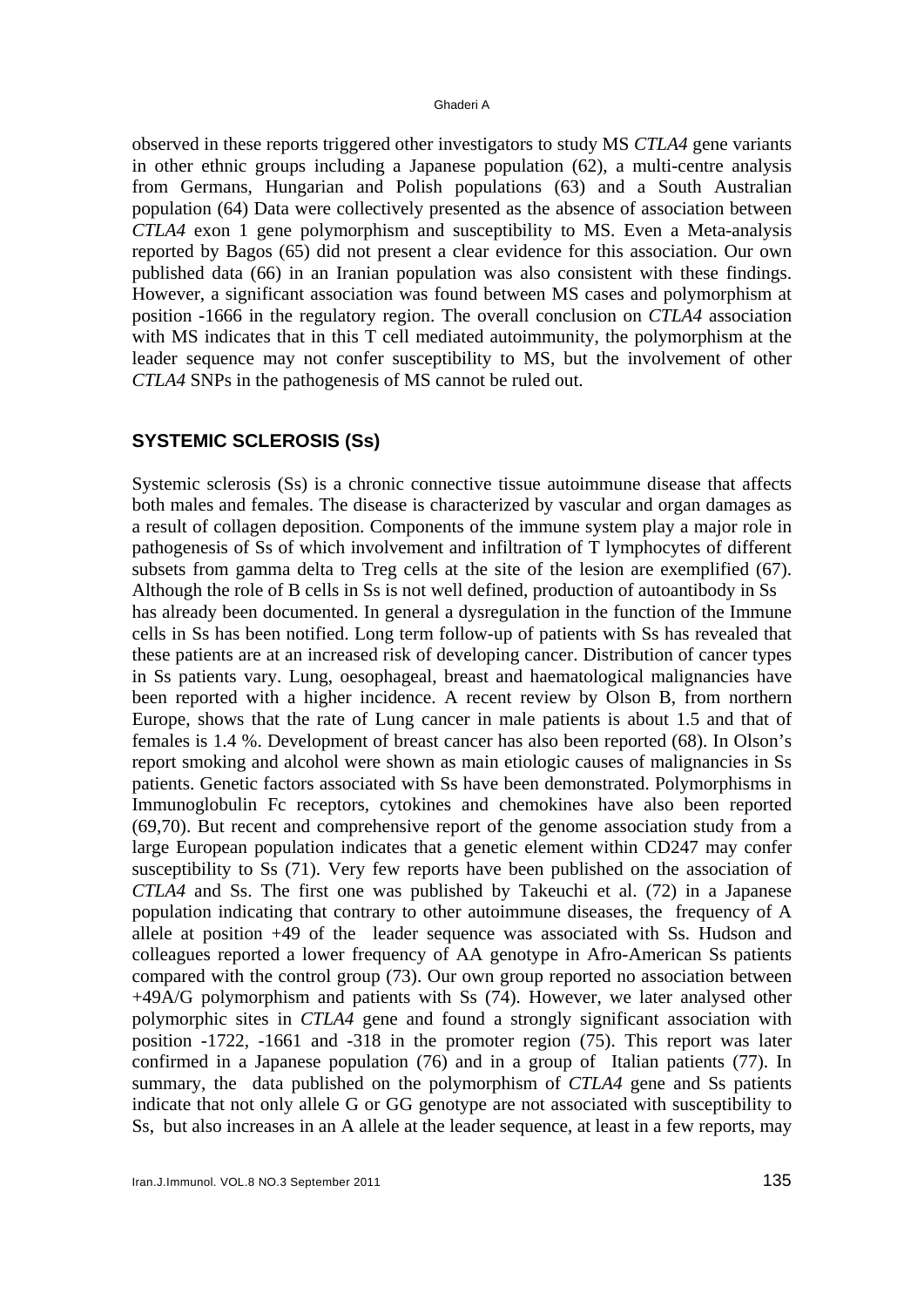confer susceptibility. This provides evidence that polymorphism in the regulatory region may be important in disease initiation and progression.

### **MYASTHENIA GRAVIS (MG)**

Myasthenia gravis (MG) is regarded as an organ specific autoimmune neuromuscular disorder with major clinical presentation and muscle weakness as a result of dysregulation in signal transduction. MG occurs in two common types, namely the paraneoplastic form (associated with thymoma), and the non-paraneoplastic type accompanied with the production of either antibody to AChR or muscle specific receptor tyrosine kinase. The association of thymoma or a form of neoplastic disease with MG makes this autoimmune disease unique for investigation for understanding the role of CTLA4, as a major regulatory molecule, in directing the course of this disease. In MG patients, autoimmunity and neoplastic transformation are observed in the same individual where breakdown of tolerance triggers self-reactivity and production of autoantibody and at the same time the possibility of the existence of a state of immunosuppression which triggers the initiation of the clinical presentation of thymoma. Research on the genetic association and also on the functional activity of CTLA4 in MG is still progressing. An earlier report from a Swedish group (78) indicated no association between *CTLA4* gene polymorphism at position +49A/G and also in the regulatory region at position -318. But interestingly, at the same time this group reported a lower expression of membrane CTLA4 on T cells isolated from MG patients compared with the healthy subjects- a finding that supports the regulatory involvement of CTLA4 molecule in the imbalance of T cell activation in MG patients (79). More recently, the same group demonstrated new genetic elements in *CTLA4* and susceptibility to MG by showing an increase in the frequency of the TC genotype at position -1772 in MG patients compared with normal individuals. In addition when MG patients with the paraneoplastic form was similarly analysed, an increased frequency of the TC genotype at position -1772 was observed in MG patients associated with thymoma compared with the normal subjects (80). In a small sample size and in a comparative study in infections and autoimmune diseases, no association between frequency of the allele and genotype in a Latin American population and healthy subjects was reported (81).

However, compelling evidence came from a recent report from a European cohort study clearly demonstrating that AA genotype at the leader sequence is associated with susceptibility in patients with MG a complete different feature of *CTLA4* polymorphism to what we have discussed so far for most autoimmune diseases, particularly those of organ specific disorders such as Grave's disease (82).

Considering the *CTLA4* gene association with autoimmune diseases in general, inconsistency of the results published, might have been arisen from the differences in the sample size, heterogeneity of the populations studied, differences in pathology of the diseases investigated and etc. Analysing such a relatively large controversial date published about *CTLA4* gene and autoimmunity and providing an explanatory systematic review on the likely reasons merits more attention.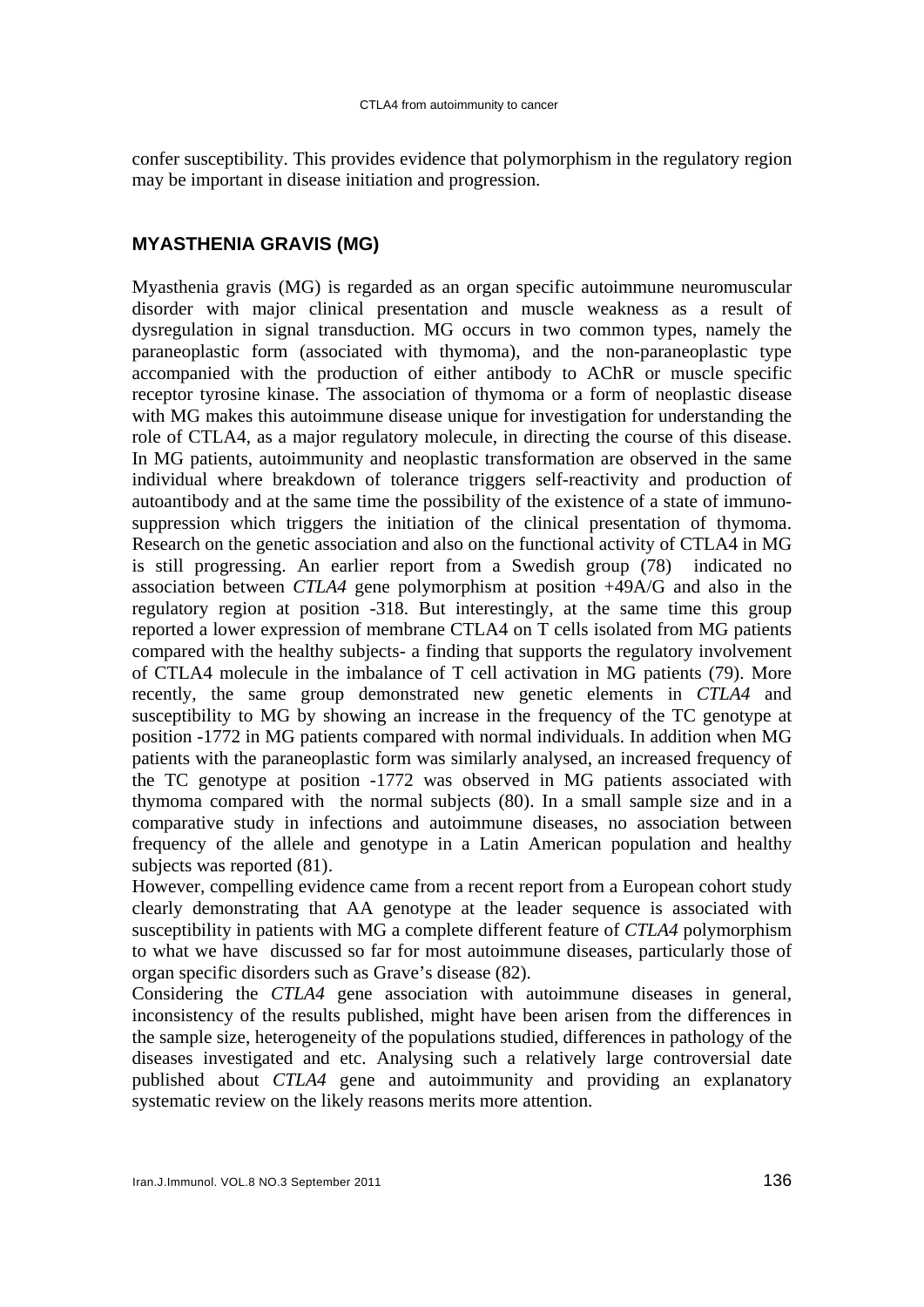#### **CTLA4 GENE POLYMORPHYSM AND CANCER**

Polymorphism in HLA and non-HLA systems in relation to disease susceptibility in cancer has been investigated but to a lesser extent compared to the accumulating data for the autoimmune disorders. Although the role of physical and chemical factors in initiating malignancies are indispensable with technological advances in biomedical area, it has been known that genetic factors and their dysregulation have become more prominent in the pathogenesis of cancer. In this context, any variation, modification and over- expression in the immune gene profiles may be interpreted as a function to influence tumour initiation and tumor survival. In this respect, regulatory T cells and the up- and down-regulation of its membrane associated molecule, the CTLA4, is of particular interest. With this background and similar to autoimmune disorders, the frequency of *CTLA4* polymorphisms with a particular focus on polymorphism in the leader sequence is discussed in some major solid malignancies.

#### **BREAST CANCER**

Breast cancer is the leading cause of female deaths due to malignancies worldwide. Incidence of sporadic breast cancer is well correlated with an increase in age. In western countries, the mean age of breast cancer is over 55 years. On the contrary, in Iran and other similar socioeconomic regions, the mean age is about 10 years less (83) indirectly hinting on the importance of epigenetic factors governing the pathogenesis of this disease. CTLA4, a regulatory molecule with a known negative regulatory role in the immune system, represents as the most important target to be investigated in cancer biology and cancer immunotherapy. To this end, several clinical trials are already underway using anti-CTLA4 antibody for the treatment of various malignancies (84, 85). Regarding polymorphism of *CTLA4* in breast cancer, our group was the first to investigate the association of *CTLA4* in breast cancer (86)*.* In a case control study, we found that allele A and genotype AA of *CTLA4* leader sequence is significantly associated with the risk of developing breast cancer in Iranian patients. After this finding, we extended our work in a new cohort and larger sample size by focusing on *CTLA4* polymorphism in the promoter region and the regulatory sequences. In this work, a haplotype combination (TAC/TAC, -1722T, -1661A, -318C) was found to be increased in the control subjects. Although insignificant, it points out to the protective role in normal individuals carrying this haplotype combination from the promoter region (87)*.* In addition to our work, three other publications, two from China, appeared with similar results. The observation by Li et al. points out to the significance of *CTLA4* regulatory region in the Chinese Han population (88)*.* Increased tumour size was also reported in patients carrying AA genotype at position +49 (89), but the major work with a large sample size was published by Sun et al. (90). In this recommended work, a functional analysis of AA and GG genotypes, the two major genotypes of *CTLA4* at the leader sequence, was also carried out (90). The significance of this functional analysis will be further discussed in this review, but the first part of their study presents a significant association of AA genotype in Chinese populations with breast cancer confirming our earlier observation of the functional dichotomy of *CTLA4* at the leader sequence in autoimmune diseases (46) and cancer (86). Despite the lack of a large number of publications regarding breast cancer and *CTLA4* genetic susceptibility, the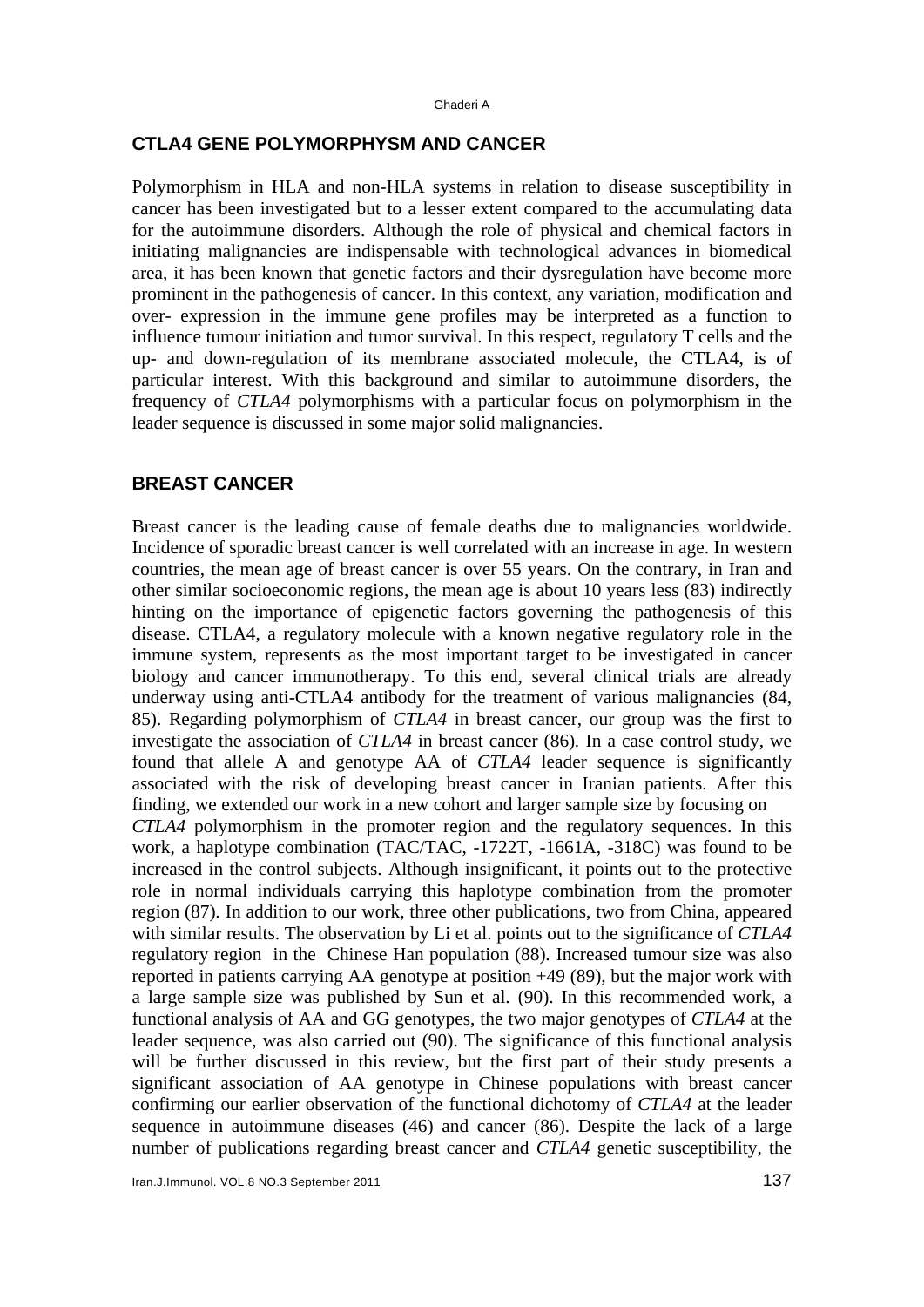data extracted from a few articles presented here represent a consistent trend pointing to the importance of CTLA4 in breast cancer. Over-expression of CTLA4 has also been documented in PBMCs of patients with breast cancer in our recent report (91). More recently, we have shown that patients with breast cancer harbouring AA genotype at the leader sequence polymorphism produce more soluble CTLA4 (sCTLA4) (92); indirectly emphasizing the importance of CTLA4 in exacerbation of immunsuppression during breast cancer progression. Our findings are, indirectly, in line with those of Sun et al. (90) demonstrating that people with AA genotype have more CTLA4 proteins to engage with B7 molecules and therefore induce more negative signals in immune cells- a favourable condition for tumour escape mechanism.

#### **GASTRO INTESTINAL (GI) CANCER**

Gastrointestinal (GI) cancer is a general term used for gastric and colorectal cancers as well as other malignancies of the gastrointestinal tract. Infiltrating CD8+ and CD4+ effector T lymphocytes into GI tumor site are well known to be beneficial for the patients with GI cancers. Several strategies are now under development to manipulate immune regulatory cells as a promising immunotherapy approach in GI cancer. Through literature search, only a few publications were available on the association of *CTLA4* gene and colorectal and gastric cancers. The first one is an article by Cozar et al. (93) investigating the association of both colorectal cancer and renal cell carcinoma (RCC) with *CTLA4* polymorphism in Spain, reporting that despite a statistically significant association between AA genotypes at both  $+6230$  (CT60) and  $+49$  positions with RCC, no association is observed for colorectal cancer*.* Although, to data, only these data are published regarding *CTLA4* polymorphism and RCC there are a few more information regarding GI cancers. At the same time with the above mentioned study we reported the results of our work for the association of *CTLA4* with gastric and colorectal cancer (94)*.* Similar to the investigations by Cozar et al. (93) and also the results of the work in Turkish population by Dilmec and co-workers (95), Solerio et al. (96)investigated colorectal and adenoma cancers in a Caucasian population*.* We did not detected any association for the allele or the genotype in our patients or controls, although we detected TACG haplotype (-1722T, -1661A, -318C, +49G) as a result of the analysis of SNP at the leader sequence and other SNPs at the promoter region with a more frequency in the control group (94)*.* On the contrary, a report from Chinese Han population with GI cancer demonstrated a pattern similar to autoimmune diseases suggesting that *CTLA4* +49A>G polymorphism was associated with an increased risk of colorectal cancer (97)*.* A similar pattern was also reported from China (98) in gastric cancer patients showing that GG genotype at the leader sequences and A/G heterozygote at -1661 of the promoter region were significantly associated with the patient group. Recently, Sun et al. (90) investigated 530 cases of gastric cancer and 530 controls from the same ethnic population for the association of *CTLA4* polymorphism at the leader sequence peptide. Result of this study revealed a significant association of AA genotype at the leader sequence and susceptibility to gastric cancer. Such a discrepancy in three reports, all from a single ethnic group makes their interpretation difficult. It is not clear if the cohorts of Qi et al. (97) and Hou et al. (98) included patients with a background of autoimmune pro-inflammatory condition such as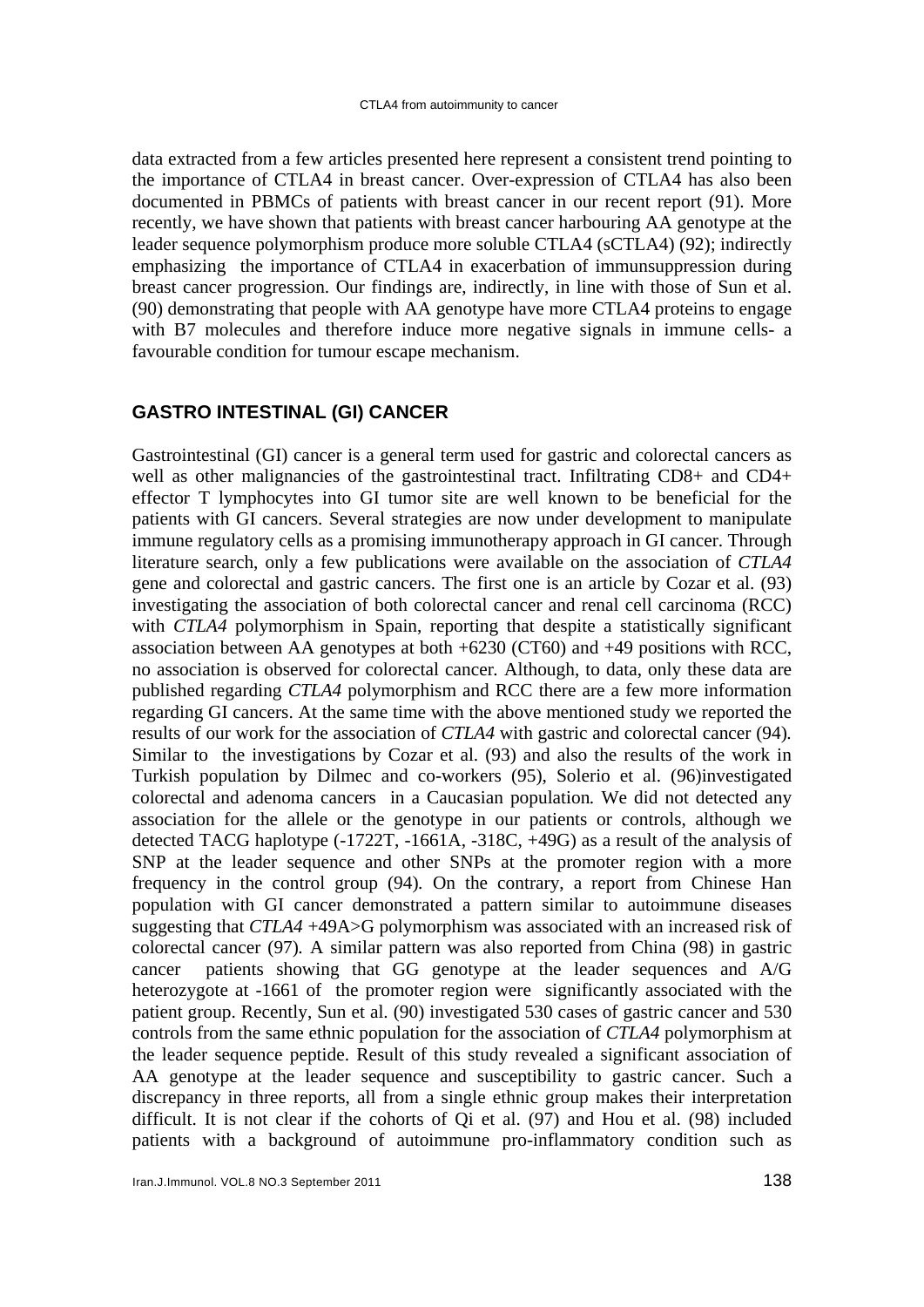#### Ghaderi A

ulcerative colitis, although we have previously shown no association for *CTLA4* +49A/G polymorphism in Iranian patients with ulcerative colitis (99)*.* The other differences are the large number of cases studied by Sun et al*.* (90) compared with the other studied groups (97,98). To reduce the controversy around *CTLA4* polymorphisn and GI cancer more data with large sample size is required for comparison from other ethnic groups

### **LUNG CANCER**

Lung cancer is the most common type of cancer in industrial countries and is among the 10 most frequent cancers in Iranian populations; however, the incidence in Iran is reported to be lower than the world average. Only two published reports investigated the *CTLA4* polymorphism in lung cancer; one by our own group and the other one in a Chinese population with a larger sample size, focusing only on the polymorphism at the leader sequence. In our own work, although not having a relatively large sample size, no association between *CTLA4* SNP in the leader sequence or in the regulatory regions and the risk of lung cancer was indicated (100)*.* However, the work by Sun et al. in 1032 cases of lung cancer and 1021 normal subjects of Chinese ethnic group pointed to a significant association with AA genotype polymorphism of *CTLA4* at the leader sequence and susceptibility to lung cancer (90)*.* The discrepancy between these two reports, apart from the size of the samples, may be due to differences in histology and also as a result of the heterogeneity of lung cancer types. The majority of lung cancers are caused by environmental factors particularly smoking. It would be of great interest to compare the rate of smoking and the distribution of the histological type of lung cancer in Sun et al. report and ours.

### **CERVICAL CANCER**

Cervical cancer is the best exemplified human cancer with a known infective etiology. Association of HPV infection and risk of cervical cancer is well known and thus a successful vaccine trail against this malignancy has been already provided in the market for the population at risk. Published works on the association of *CTLA4* variants and cervical cancer is limited to four publications. The first one was published by a Taiwanese group in 2007, reporting that polymorphism at position -318 at the promoter region may confirm susceptibility to cervical cancer for patients positive for HPV-16 (101)*.* This group reported no association of polymorphism at the leader sequence and the risk of cervical cancer. This finding was confirmed in a Polish population, reemphasising the importance of -318 polymorphism and susceptibility to cervical cancer (102)*.*

 Results of our work from southern Iranian population supports the above observations in addition to the finding that A allele or AA genotype at position -1666 may confer protection for cervical cancer as the frequency of this allele and the genotype were significantly higher in healthy control group (103). Considering the sample size, the largest study published so far on cervical cancer and *CTLA4* polymorphism is the one published very recently by Hu et al. (104)*.* They have analysed 719 cervical cancer patients and 719 control subjects from a Chinese population. Despite the lack of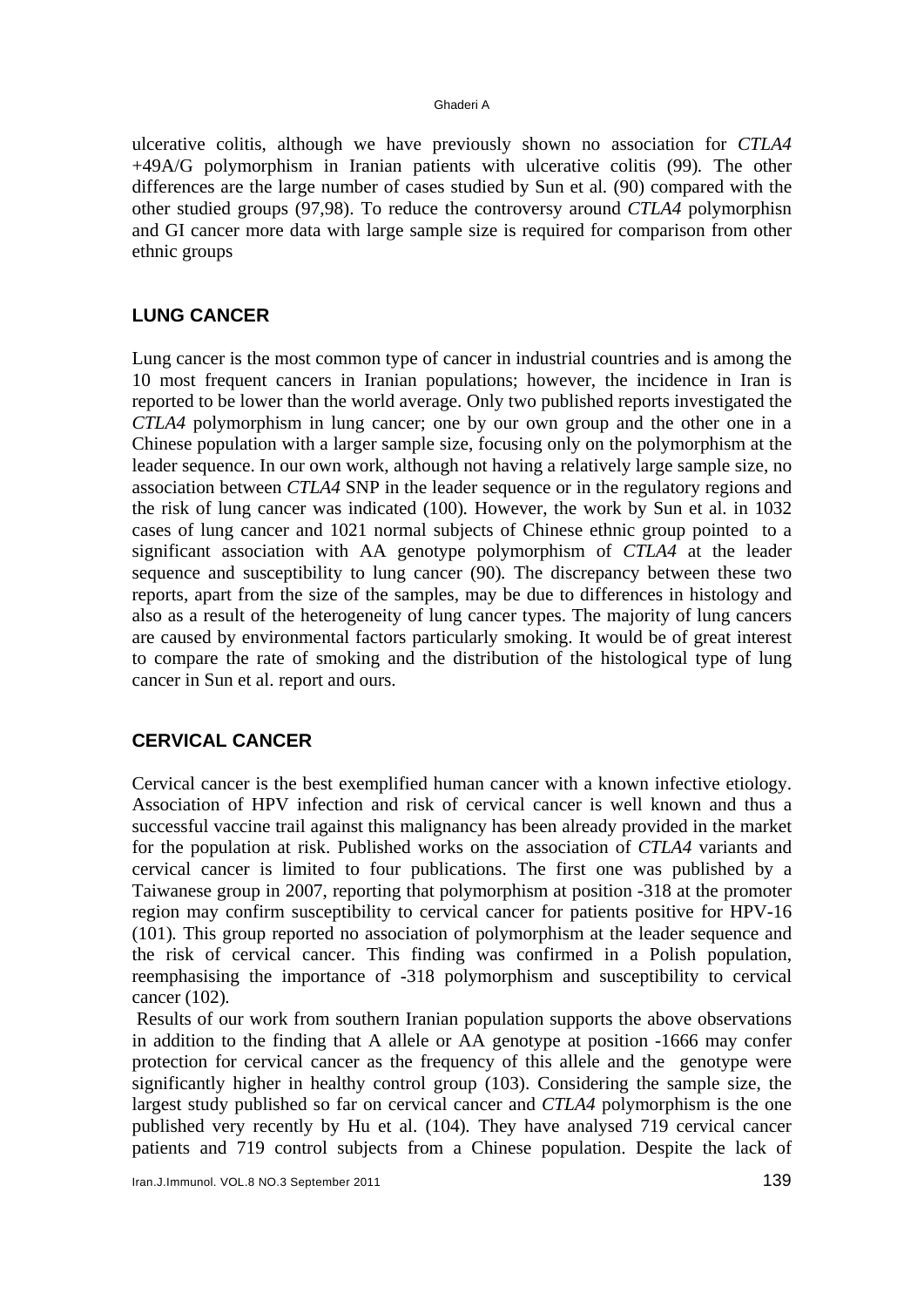association with *CTLA4* polymorphism in the leader sequence (+49A/G) observed in the above mentioned three reports, this group clearly demonstrated a significant association for AA or A allele at this position and reported susceptibility to cervical cancer (104)*.* The association of AA genotype with cervical cancer was found to be even higher in younger patients, in those with lower age at menarche, in those with lower age at their first live birth and also in patients diagnosed as having squamous cell carcinoma. They did not report the rate of HPV infection in their studied group. By comparing this recent analysis and the previously published data, one can point out that factors such as having a large sample size and the homogeneity of population existed in the study of Hu et al. (104). No other confounding factors could be obtained from these studies and the interpretation of such data would be very difficult, unless new data with strong statistical power from other populations particularly from Caucasian registries would be published for comparison.

#### **LEUKAMIA AND LYMPHOMA**

Although leukaemia is known as the cancer of blood, and lymphoma; as the cancer of lymphatic system, both cancers affect the white blood cells. In leukaemia the neoplastic cells are either myeloid or lymphoid occupying the bone marrow, while in lymphoma the lymphoid cells undergo transformation in lymph nodes or other lymphatic organs. From CTLA4 point of view, the work by Monne and colleagues which deals with *CTLA4* gene polymorphism and susceptibility to non-Hodgkin's lymphoma (NHL) was among the earliest to report an association between *CTLA4* gene variants and cancer cases (105)*.* In this article, Monne et al. reported the associations of the *CTLA4* +49 polymorphism with NHL in a Caucasian population, and particularly demonstrated that AA genotype was overrepresented in cases compared to the control subjects (105). Consequently a similar and consistent report was published by Piras et al. (106) indicating that a strong association exists between *CTLA4* +49A allele and NHL. Later, Nearman et al. (107) working on T-cell large granular lymphocyte leukaemia (T-LGL), a relatively rare case of hematologic malignancies, confirmed a similar finding and observed a statistically significant association of AA genotype polymorphism in the leader sequence of *CTLA4* with susceptibility to this chronic T cells leukemia. Consequently, no association was observed between the same positions in CLL in a Caucasian population (108)*.* Contrary to the above reports, Cheng et al. (109) studied the gastric mucosa-associated lymphoid tissue lymphoma, either positive or negative for H. pylori infection. They reported a lower risk of gastric MALT lymphoma with *CTLA4* -318 C/T, whereas a higher risk was found with *CTLA4* +49 GG genotype (109)*.*In this study a higher risk of H. pylori infection was reported to be associated with *CTLA4* GG genotype. It is not clear if GG genotype associated with gastric MALT lymphoma was a reflection of increased risk of H. pylori infection in individuals with GG genotype as reported earlier.

#### **SQUAMOUS CELL CARCINOMA (SCC)**

Squamous cell carcinoma (SCC) is the cancer of squamous epithelium appears in several different organs including skin, oral cavity, airways, cervix, and genital as well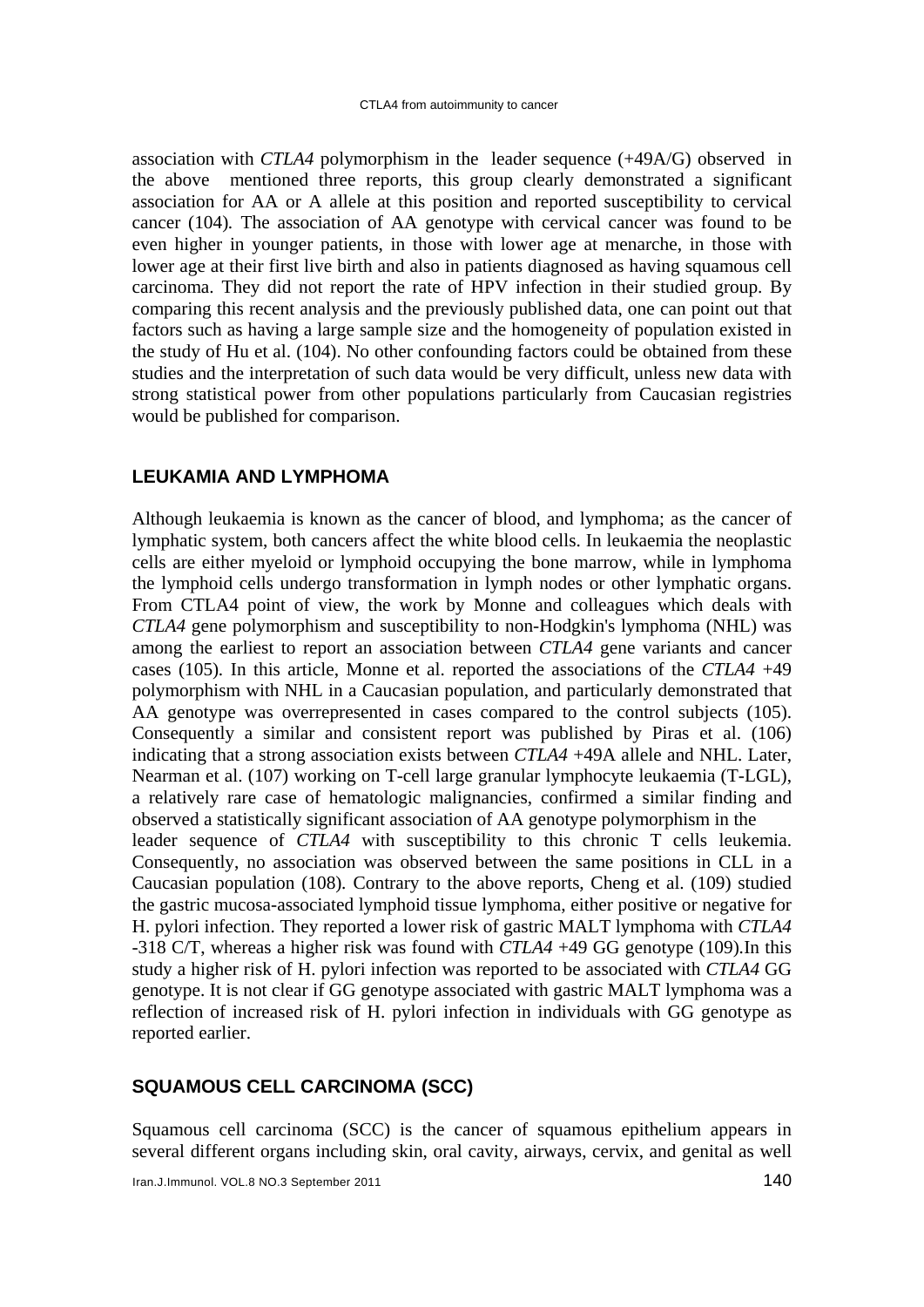as gastrointestinal tracts. The ethiology of SSC is not well known but the role of a variety of risk factors have been characterized including smoking, nutritional regimen, genetic background, chronic irritation, exposure to radiation, viruses and etc. Although manifestations vary depending on the involved organ, the immunopathology of all SCC types share common characteristics with T cell as the central player in the game. In respect to the *CTLA4* polymorphism, Wong et al. (110) reported that although no association exists between cases and controls in respect to the allele or the genotype frequency at position 49A/G, a significant association was observed in patients with AA genotype, those younger , and those with more poor survival (110). Also a significant association of *CTLA4* at position -1661 A/G genotype and the risk of oral SCC in Caucasian population and not in the leader sequences was reported Kammerer et al. (111)*.* Our report in the squamous cell carcinoma of the head and neck confirmed the lack of any association of either polymorphisms at the leader sequences or the promoter regions with SCC in cases and controls, but a significant decrease was found in the patient group for the A allele or the AA genotype at position +6230 (CT60) polymorphism (Unpublished observation). In a large sample sized analysis, Welsh et al*.* (112) investigated the association of non melanoma skin cancer with GG genotype at position +6230 (CT60), a genotype already shown to be highly associated with Graves' disease and diabetes. They found that GG genotype of CT60 polymorphism is associated with a decreased risk of both BCC and SCC compared with the AA genotype with a similar risk in a UK population. For nasopharyngeal carcinoma (NPC), a report with a relatively large sample size (457 NPC patients and 485 healthy controls) has recently been published investigating the *CTLA4* +49A/G. In this work it has been demonstrated that subjects carrying A allele or AA genotype at the leader sequence polymorphism have a significantly increased risk of NPC compared with those carrying G allele of GG genotype at this position; a finding which was pronounced in younger subjects as reported by Wong in SCC patients in the Taiwanese population (113)*.*

### **EVIDENCE FROM TRANSPLANATION**

*CTLA4* gene and its potential negative regulatory function has also been the focus of attention by investigators in the field of transplantation immunology. For instance anti-CTLA4 antibody has been used as an immuno-suppression modality in various clinical trials (114) .In addition allogeneic transplantation provides a unique situation to study the functional aspect of *CTLA4* polymorphism particularly in studies with long clinical follow up. In this respect, the variation and polymorphism at *CTLA4* gene has also been the subject of studies in donor-recipient cases both in solid grafts and in bone marrow transplantation and in respect to the clinical outcome. Genetic studies have been carried out by several groups on the association of *CTLA4* gene polymorphism in kidney allograft transplantation where, in most cases, no association have been found between allele or genotype frequency in donors and recipients as a whole. Regarding clinical outcome and graft survival in kidney transplantation, a report confirmed that subjects receiving a kidney from a live related donor with an A allele or an AA genotype at position +49 of *CTLA4* may experience protection from acute rejection (115) .Similar findings were later reported by a group from Tunesia (116). In a lager cohort study of Caucasian patients with a 10-year follow up, Kusztal et al. (117) reported that recipients bearing a combination genotype of AA/LL (AA at position +49 in the leader sequence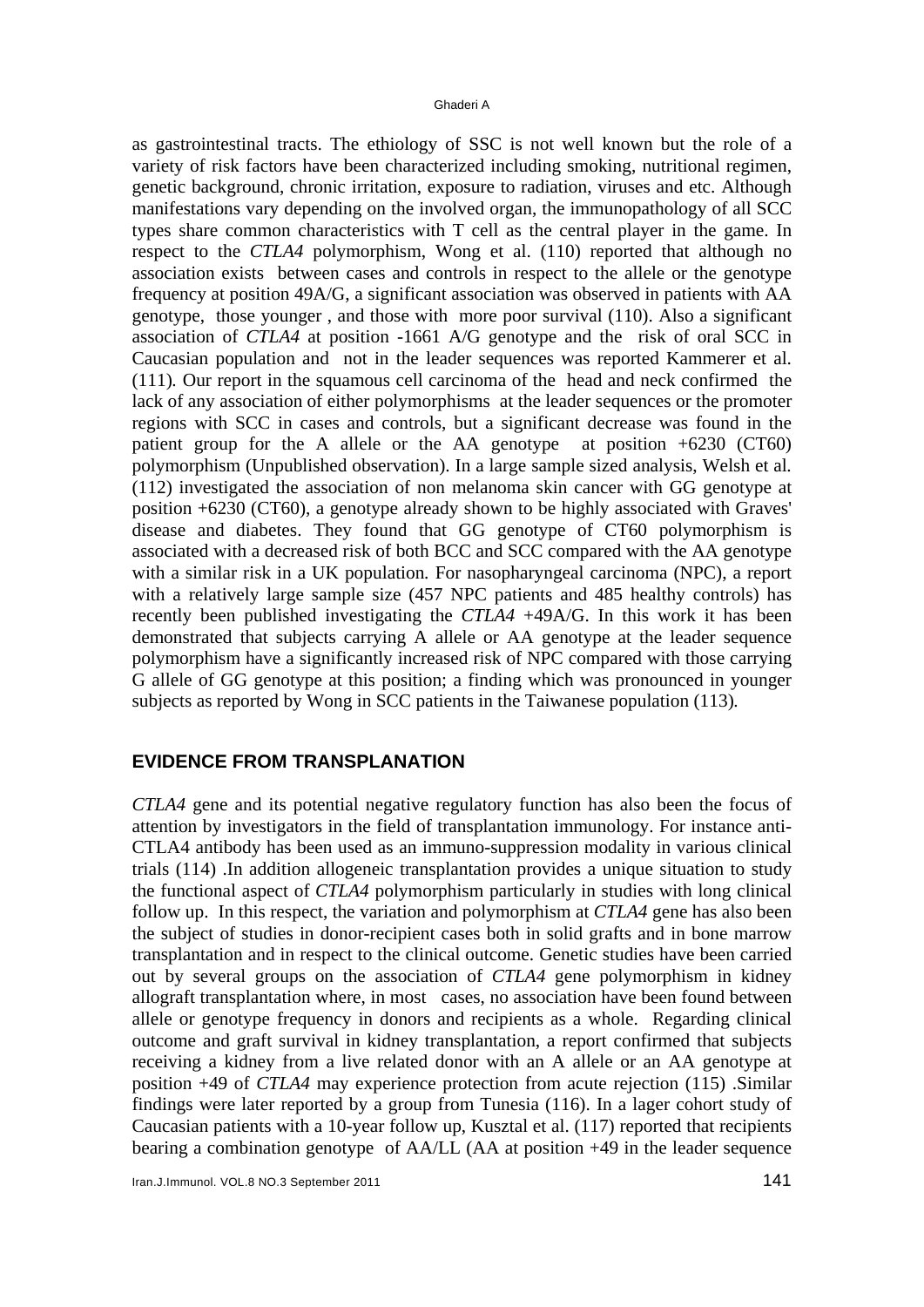and low AT repeat number (82 bp) at the microsatellite polymorphism in the 3'UTR of exon 4 (AT)(n)) of the *CTLA4* gene) had a markedly higher eGFR than those bearing the GG/HH genotype set (H for high AT repeats) after 12 months, 60 months and 96 months post transplantation. On the contrary, subjects with GG/HH genotype had a continuous decline in EGFR after 8 years post transplantation. These evidences all together point to a functional activity for *CTLA4* polymorphism in the leader sequences (+49 A/G) in an in-vivo system supporting sustainability of the immunological tolerance in allogeneic kidney transplantation in individuals with an A allele and AA genotype. Experience from bone marrow transplantation represents a mixed finding. Azaraian et al. (118) reported no association between  $+49A/G$  or  $+6230$  (CT60) polymorphisms and acute GVHD, relapse, survival, or infections in allogeneic bone marrow transplantation. But they found that patients who received a graft from a donor with a GG genotype of+49A/G had a stronger risk of developing chronic GVHD compared with those having a donor with either AG or AA genotype. It was postulated that a more proliferative response, associated with a CTLA4 low phenotype, may cause such a clinical complication. On the contrary, a longer overall survival time was noted in patients received a graft from a homozygote G/G for the +49A/G polymorphism. This increased survival was interpreted (119) as a reflection of lower negative signals by the lower CTLA4 expressing donor T cells contributing to the known phenomenon of graft versus leukaemia- a reaction by donor lymphocytes against residual leukemic cells. Perez-Garcia et al*.* (120) investigated the role of +6230 (CT60) polymorphism and BM transplantation outcome in AML and found that the presence of at least one Gallele of CT60 polymorphism in the donors was associated with reduced overall survival (OS), higher relapse risk, and lower risk of acute graft versus host disease. This is the same allele which causes strong susceptibility to Grave's disease (47) which is in linkage disequilibrium with polymorphism at the leader sequences. This data indicate that *CTLA4* genotype with a known susceptibility to Graves' disease represents a lower state of tolerance in subjects receiving bone marrow from individuals carrying this genotype (121) reported that AA genotype of CT60 predicts the chance of acute GVHD, a finding well correlated with the observation of Pérez-García et al*.*(120) who reported G allele or GG genotype of CT60 polymorphism in the donor will reduce the chance of GVHD in AML cases. Similar line of evidence came from Azerian et al*.*(118) reporting that patients who received a graft with G allele or GG genotype at the leader sequence of *CTLA4* had a stronger risk of developing chronic GVHD in comparison with those with either AG or AA genotype; again reiterating the propensity of individuals with G allele or GG genotype at this position with either self reactivity or more cellular proliferative capacity.

### **AUTOIMMUNITY VERSUS CANCER: THE POTENTIAL APPLICATION OF CTLA4 SNPs**

The hallmark of the human autoimmune diseases is the hyper activation and uncontrolled proliferation of the immune cells while malignant diseases have been extensively been reported to be associated with a state of immune suppression and an increased degree of self-tolerance. Considering CTLA4 as one of the most crucial regulatory element of the immune responses magnitude, CTLA4 optimal expression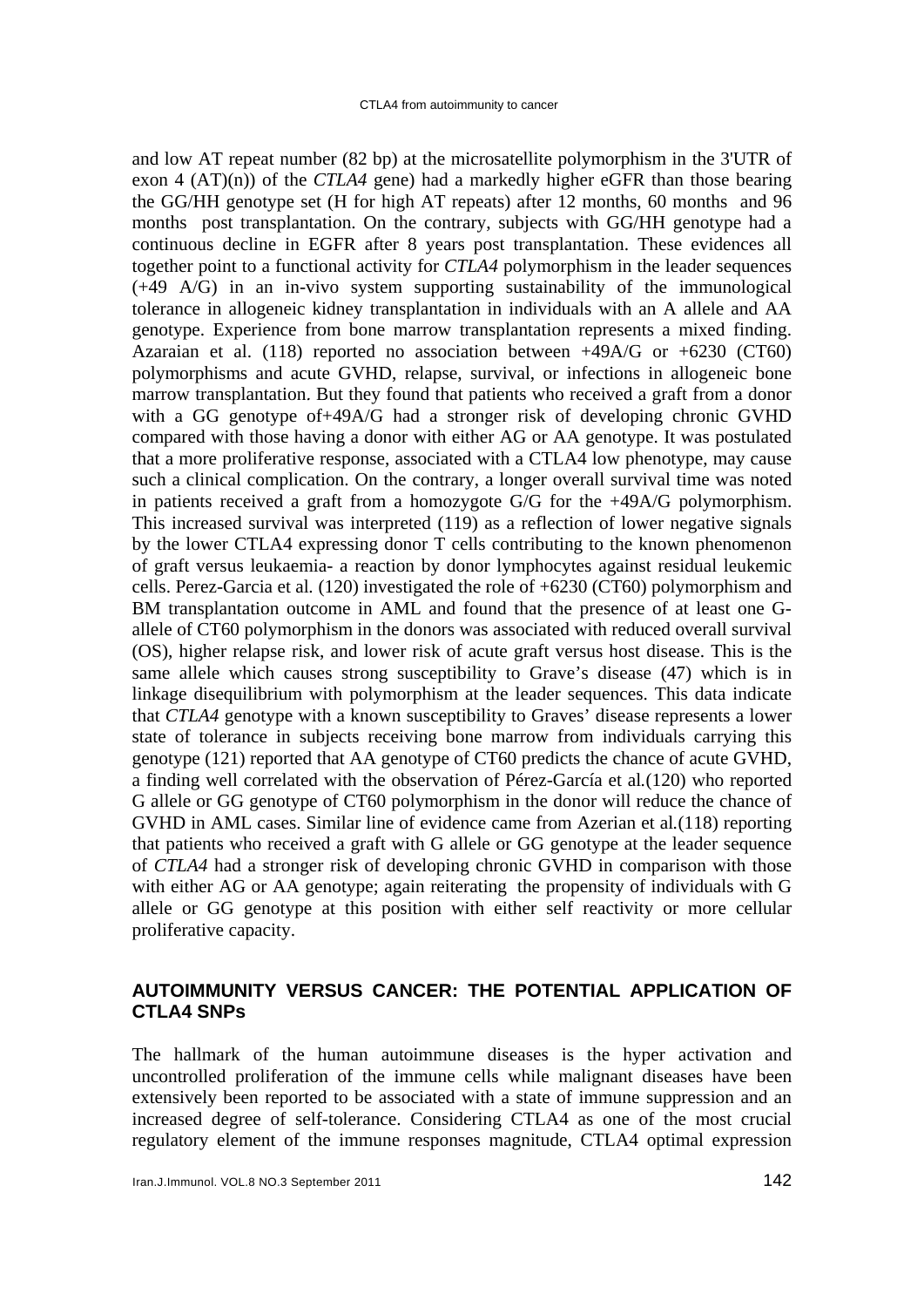seems to be necessary for a safe, but at the same time, effective immune response when the immune responses are being formed in a predisposed individual to autoimmunity or when the immune responses have to be formed against malignant cells. It can accordingly be speculated that CTLA4 alleles associated with extraordinary expression could accelerate the formation and/or manifestation of malignant diseases, and alleles associated with lower expression may promote the progression of the inflammatory autoimmune reactions in the genetically and/or environmentally predispose individual. A spectrum of the functional dichotomy of CTLA4 SNPs at which end one can see autoimmunity and cancer was hypothesised. By summarizing the known information about the functional aspects of the SNP at the leader sequence of CTLA4 explained in the earlier and recent works, the key points implicated as a result of this diversity are as follows: lymphocytes from patients with autoimmune diseases have more proliferative capacity compared with lymphocytes from healthy subjects (122,123). Normal individuals with GG genotype at position +49 have one third less CTLA4 membrane expression than individuals with AA genotype. Individuals with AA genotype have less proliferative activity in response to mitogen and IL-2 production. Moreover, they have a lower affinity to bind to B7 molecules compared with those carrying GG genotype (84). Therefore, harbouring a GG genotype in the leader sequence of CTLA4 may confer susceptibility in individuals and result in the development of autoimmunity, while individuals with AA genotype have a higher expression of membraneCTLA4 and a higher state of self-tolerance and may have a higher susceptibility in developing tumours. However, there is no doubt that, these possibilities are subject to other genetic and epigenetic factors. CTLA4 SNPs may accordingly be considered as a crucial element, along with other know or yet unknown mechanisms, in keeping the immune balance in predisposed individuals to cancer and autoimmunity. This extreme functional dichotomy of a single nucleotide polymorphism at CTLA4 leader sequence, in a way that draws a line between autoimmunity and cancer, appears to be more complex and difficult to interpret. As mentioned throughout this review, both in autoimmune diseases and in cancer, this rule is not consistent in every disease condition and is even less pronounced in cancer than in autoimmune diseases. A brief representation on the frequency of CTLA4 +49 A/G polymorphism in autoimmunity and cancer is illustrated in Table 1. Although not absolutely consistent, the Table horizontal line can be considered as a spectrum line, on one extreme autoimmune disease are positioned; most

in association with G allele; for which lower expression of CTLA4 has been extensively suggested. On the other extreme most of the cancer types are being seen in association with A allele; representing genetic variation associated with higher CTLA4 expression. One can consider normal individuals in the middle of the spectrum with either of G or A alleles but not other genetic and/or environmental risk factors for cancer and autoimmunity, i.e. the effect of CTLA4 SNPs may come into effect when a person has already been proven for cancer or autoimmunity.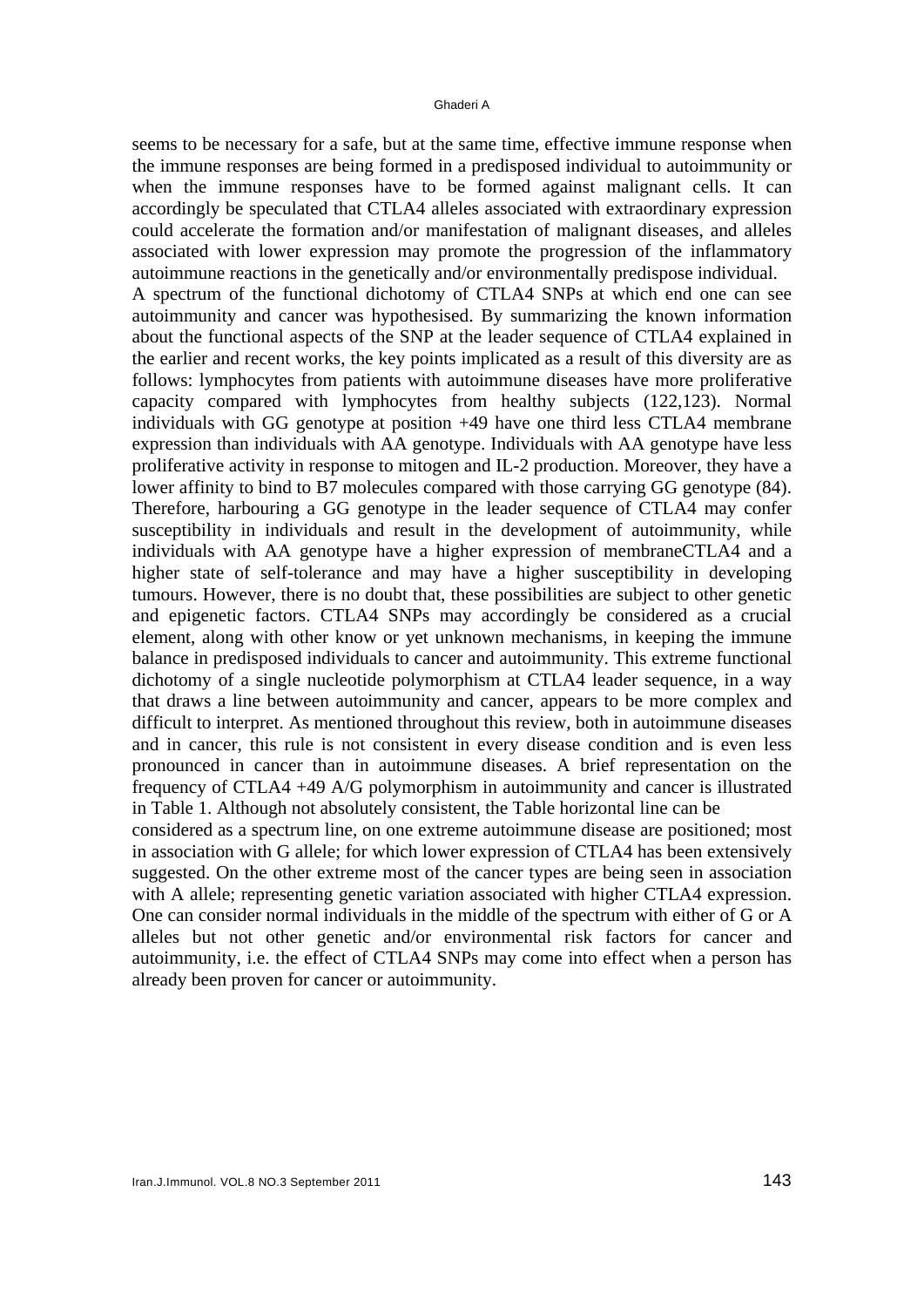**Table 1. A brief representation on the association of CTLA4 +49 A/G polymorphism with autoimmunity and cancer. Although not absolutely consistent, the table horizontal line can be considered as a spectrum line, on one extreme autoimmune disease are positioned; most in association with G allele; for which lower expression of CTLA4 has been extensively suggested. On the other extreme most of the cancer type are being seen in association with A allele; representing genetic variation associated with higher CTLA4 expression. Note other genetic and/or environmental background should never be ignored when talking about the association of a non-penetrate gene, like** *CTLA***4, with these two types of human diseases. For more discussion refer to the manuscript.** 

|                                        | <b>Autoimmune Diseases</b> |  |       |          |       |         |                         |                      |                               | Cancer               |                |     |                |  |  |
|----------------------------------------|----------------------------|--|-------|----------|-------|---------|-------------------------|----------------------|-------------------------------|----------------------|----------------|-----|----------------|--|--|
| $CTLA4 + 49 A/G$<br>allele association | <b>SLE</b>                 |  | RA GT | Diabetes |       |         | MS SC MG                |                      | BC Lymphoma SCC RCC GIC LC CC |                      |                |     |                |  |  |
| G                                      | $+$ $-$                    |  | $+ +$ | $+$      |       | +/- +/- | $\sim 100$ km s $^{-1}$ | $\blacksquare$       | $\sim$                        | $\sim$               | $\blacksquare$ | -/+ | $\blacksquare$ |  |  |
| A                                      | $\blacksquare$             |  |       | $\sim$   | $-1+$ | $-I +$  | $+$                     | $\ddot{\phantom{1}}$ | $\ddot{\phantom{1}}$          | $\ddot{\phantom{1}}$ | ÷              | +/- | $\blacksquare$ |  |  |

SLE: Systemic Lupus Erythematosous: RA: Rheumatoid Arthritis: GT: Graves' Thyroiditis: MS: Multiple Sclerosis: SC: Systemic Sclerosis: MG: Myasthenia Gravis: BC: Breast Cancer: SCC: Squamous Cell Carcinoma; RCC: Renal Cell Cancer; GIC: Gastrointestinal Cancer; LC: Lung Cancer; CC: Cervical Cancer.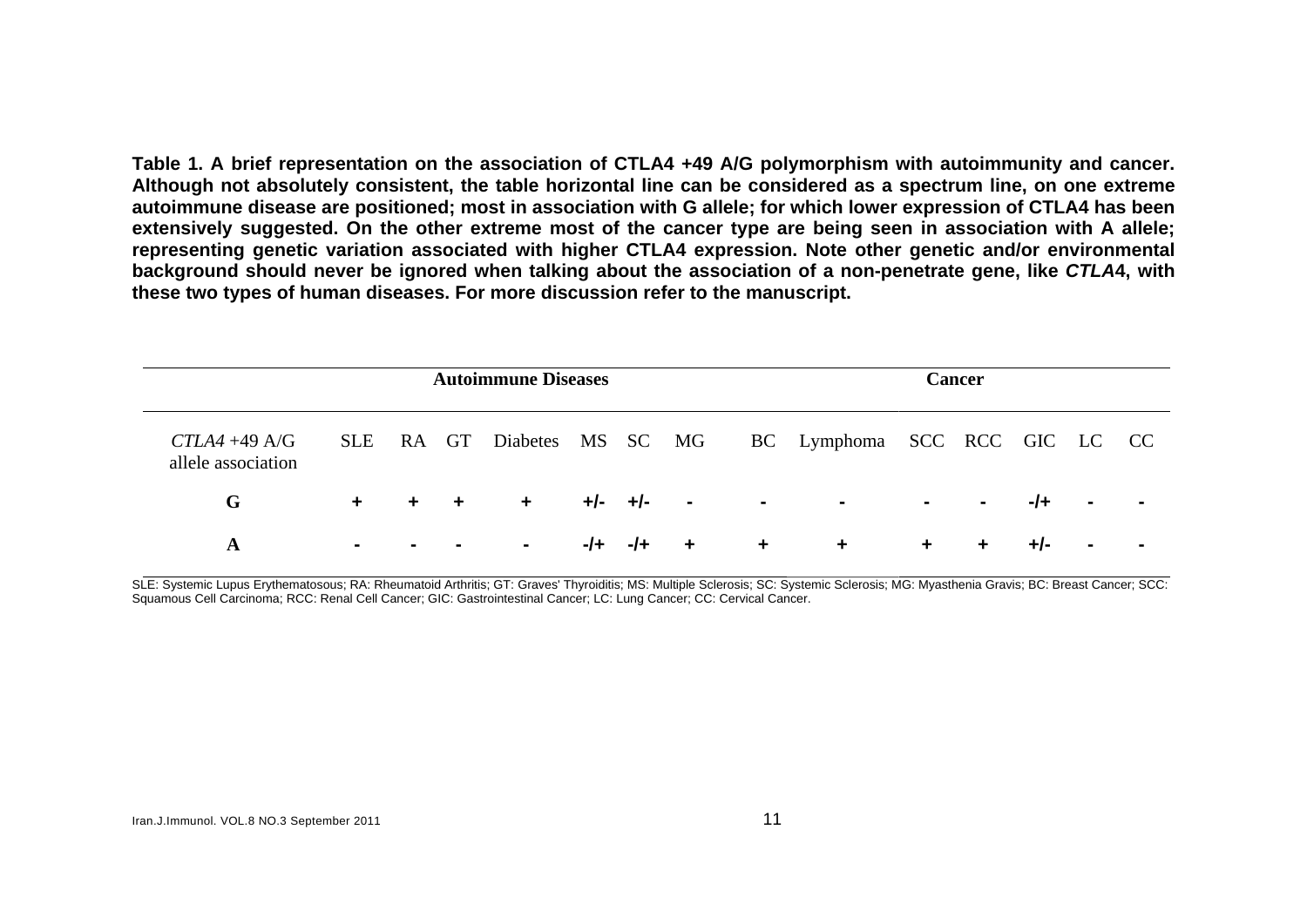In conclusion, a comparison was made between the frequency of CTLA4 alleles and the genotypes in two major human diseases, the autoimmune disorders and cancer. Attention was made mostly to a single nucleotide polymorphism in the leader sequence of this gene.Availability of a large number of publications and meta-analysis on CTLA4 polymorphism made this task easier in autoimmune diseases than in cancer, in which only a short review has recently been published describing significant variations of this gene in susceptibility to cancer, in addition to a limited research publications (124). CTLA4 has a unique position, being at the prickly edge of the controlling point of an immune response, with expression on T regulatory cells and activated T cells. Any variation in the gene or any dysregulation or aberrant expression of this gene at the protein level may, with no doubt, cause over reactivity in immune response or may induce suppression. With this reality in mind, over-expression of membrane CTLA4, as a result of a single base substitution, may generate a state of chronic suppression in cancer which will be a window for tumour cells to escape from the networks of immune surveillance. While in autoimmunity, an off signal within the CTLA4 signal transduction machinery, as a result of the reverse substitution (an alanine to a threonine), may cause lower expression of membrane CTLA4 protein. Therefore this may trigger the silenced auto reactive lymphocyte repertoire to wake up, proliferate and participate in the pathogenesis of the diseases. More reports on *CTLA4* polymorphism and disease susceptibility either in autoimmunity or cancer will probably be published in future, however we need to extract, from the enormous reports published on this gene, scientific information to reach a consensus on the practical approaches in reducing the risk associated with this single amino acid change that has a large clinical impact on health and disease.

#### **ACKNOWLEDGMENTS**

This work was supported by Shiraz Institute for Cancer Research. Special thanks to Dr. Nasrollah Erfani (Shiraz Institute for Cancer Research) for his critical and valuable comments on revised manuscript, and also Dr. Mehrnoosh Doroudchi (Shiraz University of Medical Sciences) for reading the manuscript and her comments.

#### **REFERENCES**

- 1 Teft WA, Kirchhof MG, Madrenas J. A molecular perspective of CTLA-4 function. Annu Rev Immunol. 2006; 24:65-97.<br>2 Oaks MK, Hallett KM, Cutting edge: a soluble form of CTLA-4 in patients with autoimmune thyroid disease. J
- 2 Oaks MK, Hallett KM. Cutting edge: a soluble form of CTLA-4 in patients with autoimmune thyroid disease. J Immunol. 2000: 164:5015-8.
- 3 Yao Q, Fischer KP, Motyka B, Ferland S, Li L, Tyrrell DL, et al. Identification of cytotoxic T-lymphocyte-associated antigen-4 (CTLA-4) isoforms in the Pekin duck. Dev Comp Immunol. 2010; 34:749-58.
- 4 Buonavista N, Balzano C, Pontarotti P, Le Paslier D, Golstein P. Molecular linkage of the human CTLA4 and CD28 Igsuperfamily genes in yeast artificial chromosomes. Genomics. 1992; 13:856-61.
- 5 Khattri R, Auger JA, Griffin MD, Sharpe AH, Bluestone JA. Lymphoproliferative disorder in CTLA-4 knockout mice is characterized by CD28-regulated activation of Th2 responses. J Immunol. 1999; 162:5784-91.
- 6 Gough SC, Walker LS, Sansom DM. CTLA4 gene polymorphism and autoimmunity. Immunol Rev. 2005; 204:102-15.
- 7 Nistico L, Buzzetti R, Pritchard LE, Van der Auwera B, Giovannini C, Bosi E, et al. The CTLA-4 gene region of chromosome 2q33 is linked to, and associated with, type 1 diabetes. Belgian Diabetes Registry. Hum Mol Genet. 1996; 5:1075-80.
- 8 Park JH, Chang HS, Park CS, Jang AS, Park BL, Rhim TY, et al. Association analysis of CD40 polymorphisms with asthma and the level of serum total IgE. Am J Respir Crit Care Med. 2007; 175:775-82.
- Ueda H, Howson JM, Esposito L, Heward J, Snook H, Chamberlain G, et al. Association of the T-cell regulatory gene CTLA4 with susceptibility to autoimmune disease. Nature. 2003; 423:506-11.
- 10 Atabani SF, Thio CL, Divanovic S, Trompette A, Belkaid Y, Thomas DL, et al. Association of CTLA4 polymorphism with regulatory T cell frequency. Eur J Immunol. 2005; 35:2157-62.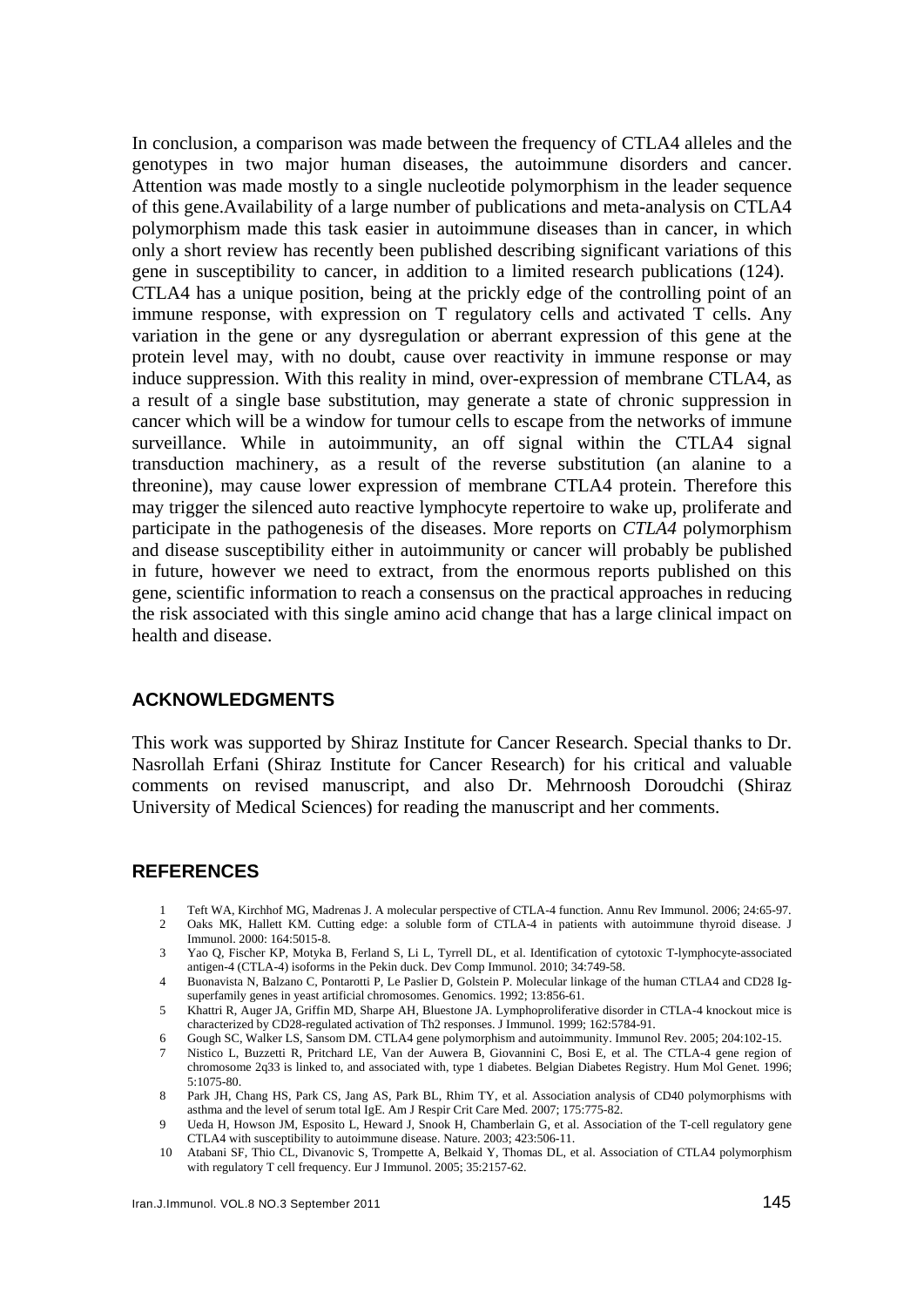#### CTLA4 from autoimmunity to cancer

- 11 Deichmann K, Heinzmann A, Bruggenolte E, Forster J, Kuehr J. An Mse I RFLP in the human CTLA4 promotor. Biochem Biophys Res Commun. 1996; 225:817-8.
- 12 Mao HT, Wang XB, Zhang L, Gu HT. [Studies on the genetic pathogenesis of myasthenia gravis caused by CTLA-4 gene polymorphism]. Zhonghua Yi Xue Yi Chuan Xue Za Zhi. 2004; 21:574-8.
- 13 Hudson LL, Rocca K, Song YW, Pandey JP. CTLA-4 gene polymorphisms in systemic lupus erythematosus: a highly significant association with a determinant in the promoter region. Hum Genet. 2002; 111:452-5.
- 14 Bouqbis L, Izaabel H, Akhayat O, Perez-Lezaun A, Calafell F, Bertranpetit J, et al. Association of the CTLA4 promoter region (-1661G allele) with type 1 diabetes in the South Moroccan population. Genes Immun. 2003; 4:132-7.
- 15 Bernatsky S, Joseph L, Pineau CA, Tamblyn R, Feldman DE, Clarke AE. A population-based assessment of systemic lupus erythematosus incidence and prevalence--results and implications of using administrative data for epidemiological studies. Rheumatology (Oxford). 2007; 46:1814-8.
- 16 Heward JM, Allahabadia A, Carr-Smith J, Daykin J, Cockram CS, Gordon C, et al. No evidence for allelic association of a human CTLA-4 promoter polymorphism with autoimmune thyroid disease in either population-based case-control or family-based studies. Clin Endocrinol (Oxf). 1998; 49:331-4.
- 17 Aguilar F, Torres B, Sanchez-Roman J, Nunez-Roldan A, Gonzalez-Escribano MF. CTLA4 polymorphism in Spanish patients with systemic lupus erythematosus. Hum Immunol. 2003; 64:936-40.
- 18 Chua KH, Puah SM, Chew CH, Tan SY, Lian LH. Study of the CTLA-4 gene polymorphisms in systemic lupus erythematosus (SLE) samples from Malaysia. Ann Hum Biol. 2010; 37:274-80.
- 19 Lee YH, Kim YR, Ji JD, Sohn J, Song GG. Polymorphisms of the CTLA-4 exon 1 and promoter gene in systemic lupus erythematosus. Lupus. 2001; 10:601-5.
- 20 Liu MF, Wang CR, Lin LC, Wu CR. CTLA-4 gene polymorphism in promoter and exon-1 regions in Chinese patients with systemic lupus erythematosus. Lupus. 2001; 10:647-9.
- 21 Ahmed S, Ihara K, Kanemitsu S, Nakashima H, Otsuka T, Tsuzaka K, et al. Association of CTLA-4 but not CD28 gene polymorphisms with systemic lupus erythematosus in the Japanese population. Rheumatology (Oxford). 2001; 40:662-7.
- 22 Barreto M, Santos E, Ferreira R, Fesel C, Fontes MF, Pereira C, et al. Evidence for CTLA4 as a susceptibility gene for systemic lupus erythematosus. Eur J Hum Genet. 2004; 12:620-6.
- 23 Lee YH, Harley JB, Nath SK. CTLA-4 polymorphisms and systemic lupus erythematosus (SLE): a meta-analysis. Hum Genet. 2005; 116:361-7.
- 24 Barton A, Jury F, Eyre S, Bowes J, Hinks A, Ward D, et al. Haplotype analysis in simplex families and novel analytic approaches in a case-control cohort reveal no evidence of association of the CTLA-4 gene with rheumatoid arthritis. Arthritis Rheum. 2004; 50:748-52.
- 25 Barton A, Myerscough A, John S, Gonzalez-Gay M, Ollier W, Worthington J. A single nucleotide polymorphism in exon 1 of cytotoxic T-lymphocyte-associated-4 (CTLA-4) is not associated with rheumatoid arthritis. Rheumatology (Oxford). 2000; 39:63-6.
- 26 Vaidya B, Pearce SH, Charlton S, Marshall N, Rowan AD, Griffiths ID, et al. An association between the CTLA4 exon 1 polymorphism and early rheumatoid arthritis with autoimmune endocrinopathies. Rheumatology (Oxford). 2002; 41:180- 3.
- 27 Rodriguez MR, Nunez-Roldan A, Aguilar F, Valenzuela A, Garcia A, Gonzalez-Escribano MF. Association of the CTLA4 3' untranslated region polymorphism with the susceptibility to rheumatoid arthritis. Hum Immunol. 2002; 63:76- 81.
- 28 Yanagawa T, Gomi K, Nakao EI, Inada S. CTLA-4 gene polymorphism in Japanese patients with rheumatoid arthritis. J Rheumatol. 2000; 27:2740-2.
- 29 Gonzalez-Escribano MF, Rodriguez R, Valenzuela A, Garcia A, Garcia-Lozano JR, Nunez-Roldan A. CTLA4 polymorphisms in Spanish patients with rheumatoid arthritis. Tissue Antigens. 1999; 53:296-300.
- 30 Seidl C, Donner H, Fischer B, Usadel KH, Seifried E, Kaltwasser JP, et al. CTLA4 codon 17 dimorphism in patients with rheumatoid arthritis. Tissue Antigens. 1998; 51:62-6.
- 31 Lee CS, Lee YJ, Liu HF, Su CH, Chang SC, Wang BR, et al. Association of CTLA4 gene A-G polymorphism with rheumatoid arthritis in Chinese. Clin Rheumatol. 2003; 22:221-4.
- 32 Han S, Li Y, Mao Y, Xie Y. Meta-analysis of the association of CTLA-4 exon-1 +49A/G polymorphism with rheumatoid arthritis. Hum Genet. 2005; 118:123-32.
- 33 Lei C, Dongqing Z, Yeqing S, Oaks MK, Lishan C, Jianzhong J, et al. Association of the CTLA-4 gene with rheumatoid arthritis in Chinese Han population. Eur J Hum Genet. 2005; 13:823-8.
- 34 Yanagawa T, Maruyama T, Gomi K, Taniyama M, Kasuga A, Ozawa Y, et al. Lack of association between CTLA-4 gene polymorphism and IDDM in Japanese subjects. Autoimmunity. 1999; 29:53-6.
- 35 Yanagawa T, Hidaka Y, Guimaraes V, Soliman M, DeGroot LJ. CTLA-4 gene polymorphism associated with Graves' disease in a Caucasian population. J Clin Endocrinol Metab. 1995; 80:41-5.
- 36 Heward JM, Allahabadia A, Armitage M, Hattersley A, Dodson PM, Macleod K, et al. The development of Graves' disease and the CTLA-4 gene on chromosome 2q33. J Clin Endocrinol Metab. 1999; 84:2398-401.
- 37 Maalej A, Bougacha N, Rebai A, Bellassouad M, Ayadi-Makni F, Abid M, et al. Lack of linkage and association between autoimmune thyroid diseases and the CTLA-4 gene in a large Tunisian family. Hum Immunol. 2001; 62:1245- 50.
- 38 Nithiyananthan R, Heward JM, Allahabadia A, Franklyn JA, Gough SC. Polymorphism of the CTLA-4 gene is associated with autoimmune hypothyroidism in the United Kingdom. Thyroid. 2002; 12:3-6.
- 39 Tomoyose T, Komiya I, Takara M, Yabiku K, Kinjo Y, Shimajiri Y, et al. Cytotoxic T-lymphocyte antigen-4 gene polymorphisms and human T-cell lymphotrophic virus-1 infection: their associations with Hashimoto's thyroiditis in Japanese patients. Thyroid. 2002; 12:673-7.
- 40 Villanueva R, Inzerillo AM, Tomer Y, Barbesino G, Meltzer M, Concepcion ES, et al. Limited genetic susceptibility to severe Graves' ophthalmopathy: no role for CTLA-4 but evidence for an environmental etiology. Thyroid. 2000; 10:791- 8.
- 41 Yanagawa T, Taniyama M, Enomoto S, Gomi K, Maruyama H, Ban Y, et al. CTLA4 gene polymorphism confers susceptibility to Graves' disease in Japanese. Thyroid. 1997; 7:843-6.

Iran.J.Immunol. VOL.8 NO.3 September 2011 146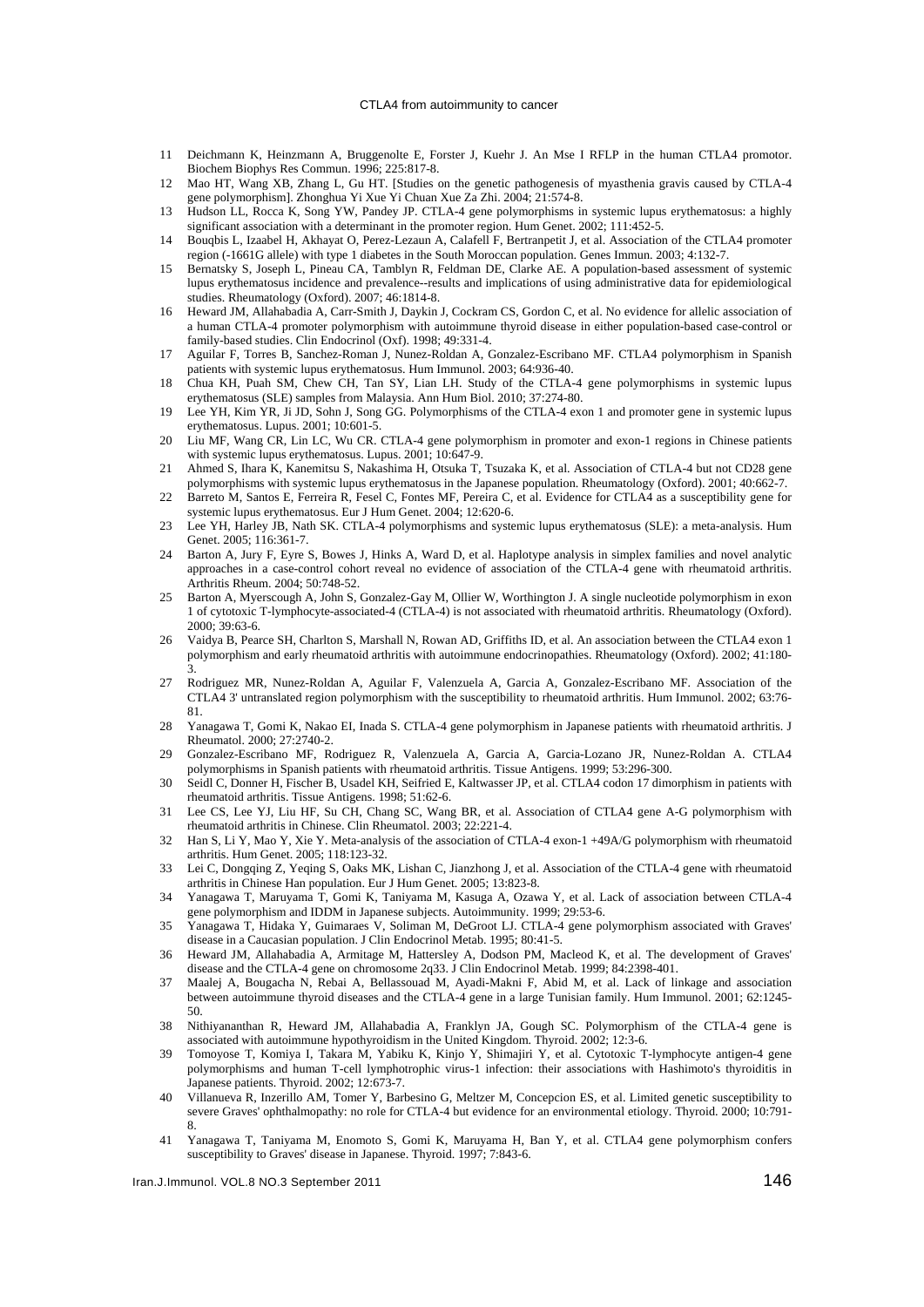#### Ghaderi A

- 42 Vaidya B, Imrie H, Perros P, Young ET, Kelly WF, Carr D, et al. The cytotoxic T lymphocyte antigen-4 is a major Graves' disease locus. Hum Mol Genet. 1999; 8:1195-9.
- 43 Kotsa K, Watson PF, Weetman AP. A CTLA-4 gene polymorphism is associated with both Graves disease and autoimmune hypothyroidism. Clin Endocrinol (Oxf). 1997; 46:551-4.
- 44 Park YJ, Chung HK, Park DJ, Kim WB, Kim SW, Koh JJ, et al. Polymorphism in the promoter and exon 1 of the cytotoxic T lymphocyte antigen-4 gene associated with autoimmune thyroid disease in Koreans. Thyroid. 2000; 10:453- 9.
- 45 Kinjo Y, Takasu N, Komiya I, Tomoyose T, Takara M, Kouki T, et al. Remission of Graves' hyperthyroidism and A/G polymorphism at position 49 in exon 1 of cytotoxic T lymphocyte-associated molecule-4 gene. J Clin Endocrinol Metab. 2002; 87:2593-6.
- 46 Kalantari T, Mostafavi H, Pezeshki AM, Farjadian S, Doroudchi M, Yeganeh F, et al. Exon-1 polymorphism of ctla-4 gene in Iranian patients with Graves' disease. Autoimmunity. 2003; 36:313-6.
- 47 Kavvoura FK, Akamizu T, Awata T, Ban Y, Chistiakov DA, Frydecka I, et al. Cytotoxic T-lymphocyte associated antigen 4 gene polymorphisms and autoimmune thyroid disease: a meta-analysis. J Clin Endocrinol Metab. 2007; 92:3162-70.
- 48 Erdman SE, Poutahidis T. Roles for inflammation and regulatory T cells in colon cancer. Toxicol Pathol. 2010; 38:76-87.
- 49 Van der Auwera BJ, Vandewalle CL, Schuit FC, Winnock F, De Leeuw IH, Van Imschoot S, et al. CTLA-4 gene polymorphism confers susceptibility to insulin-dependent diabetes mellitus (IDDM) independently from age and from other genetic or immune disease markers. The Belgian Diabetes Registry. Clin Exp Immunol. 1997; 110:98-103.
- 50 Takara M, Komiya I, Kinjo Y, Tomoyose T, Yamashiro S, Akamine H, et al. Association of CTLA-4 gene A/G polymorphism in Japanese type 1 diabetic patients with younger age of onset and autoimmune thyroid disease. Diabetes Care. 2000; 23:975-8.
- 51 Cosentino A, Gambelunghe G, Tortoioli C, Falorni A. CTLA-4 gene polymorphism contributes to the genetic risk for latent autoimmune diabetes in adults. Ann N Y Acad Sci. 2002; 958:337-40.
- 52 Krokowski M, Bodalski J, Bratek A, Machejko P, Caillat-Zucman S. CTLA-4 gene polymorphism is associated with predisposition to IDDM in a population from central Poland. Diabetes Metab. 1998; 24:241-3.
- 53 Fajardy I, Vambergue A, Stuckens C, Weill J, Danze PM, Fontaine P. CTLA-4 49 A/G dimorphism and type 1 diabetes susceptibility: a French case-control study and segregation analysis. Evidence of a maternal effect. Eur J Immunogenet. 2002; 29:251-7.
- 54 Ma Y, Tang X, Chang W, Gao L, Li M, Yan W. CTLA-4 gene A/G polymorphism associated with diabetes mellitus in Han Chinese. Chin Med J (Engl). 2002; 115:1248-50.
- 55 Genc S, Genc K, Sercan O, Kizildag S, Gulay Z, Atay T, et al. Analysis of cytotoxic T lymphocyte antigen-4 (CTLA-4) exon 1 polymorphism in patients with type 1 diabetes mellitus in a Turkish population. J Pediatr Endocrinol Metab. 2004; 17:731-5.
- 56 Mojtahedi Z, Omrani GR, Doroudchi M, Ghaderi A. CTLA-4 +49 A/G polymorphism is associated with predisposition to type 1 diabetes in Iranians. Diabetes Res Clin Pract. 2005; 68:111-6.
- 57 Kavvoura FK, Ioannidis JP. CTLA-4 gene polymorphisms and susceptibility to type 1 diabetes mellitus: a HuGE Review and meta-analysis. Am J Epidemiol. 2005; 162:3-16.
- 58 Svejgaard A. The immunogenetics of multiple sclerosis. Immunogenetics. 2008; 60:275-86.
- 59 Ligers A, Xu C, Saarinen S, Hillert J, Olerup O. The CTLA-4 gene is associated with multiple sclerosis. J Neuroimmunol. 1999; 97:182-90.
- 60 Dyment DA, Steckley JL, Willer CJ, Armstrong H, Sadovnick AD, Risch N, et al. No evidence to support CTLA-4 as a susceptibility gene in MS families: the Canadian Collaborative Study. J Neuroimmunol. 2002; 123:193-8.
- 61 Roxburgh RH, Sawcer S, Maranian M, Seaman S, Hensiek A, Yeo T, et al. No evidence of a significant role for CTLA-4 in multiple sclerosis. J Neuroimmunol. 2006; 171:193-7.
- 62 Fukazawa T, Kikuchi S, Miyagishi R, Niino M, Yabe I, Hamada T, et al. CTLA-4 gene polymorphism is not associated with conventional multiple sclerosis in Japanese. J Neuroimmunol. 2005; 159:225-9.
- 63 Greve B, Simonenko R, Illes Z, Peterfalvi A, Hamdi N, Mycko MP, et al. Multiple sclerosis and the CTLA4 autoimmunity polymorphism CT60: no association in patients from Germany, Hungary and Poland. Mult Scler. 2008;14:153-8.
- 64 Wray BN, Stankovich J, Whittock L, Dwyer T, Ponsonby AL, van der Mei IA, et al. CTLA-4 and multiple sclerosis: the A49G single nucleotide polymorphism shows no association with multiple sclerosis in a Southern Australian population. J Neuroimmunol. 2008; 196:139-42.
- 65 Bagos PG, Karnaouri AC, Nikolopoulos GK, Hamodrakas SJ. No evidence for association of CTLA-4 gene polymorphisms with the risk of developing multiple sclerosis: a meta-analysis. Mult Scler. 2007; 13:156-68.
- 66 Yousefipour G, Erfani N, Momtahan M, Moghaddasi H, Ghaderi A. CTLA4 exon 1 and promoter polymorphisms in patients with multiple sclerosis. Acta Neurol Scand. 2009; 120:424-9.
- 67 Chizzolini C. T cells, B cells, and polarized immune response in the pathogenesis of fibrosis and systemic sclerosis. Curr Opin Rheumatol. 2008; 20:707-12.
- 68 Alizadeh BZ, Broen J, Rueda B, Hesselstrand R, Wuttge D, Simeon C, et al. Functional Variants of Fc Gamma Receptor (FCGR2A) and FCGR3A Are Not Associated with Susceptibility to Systemic Sclerosis in a Large European Study (EUSTAR). J Rheumatol. 2010; 37:1673-9.
- 69 Donahue TR, Hines OJ. CXCR2 and RET single nucleotide polymorphisms in pancreatic cancer. World J Surg. 2009; 33:710-5.
- 70 Olesen AB, Svaerke C, Farkas DK, Sorensen HT. Systemic sclerosis and the risk of cancer: A nationwide population based cohort study. Br J Dermatol. 2010; 163:800-6.
- 71 Radstake TR, Gorlova O, Rueda B, Martin JE, Alizadeh BZ, Palomino-Morales R, et al. Genome-wide association study of systemic sclerosis identifies CD247 as a new susceptibility locus. Nat Genet. 2010; 42:426-9.
- 72 Takeuchi F, Kawasugi K, Nabeta H, Mori M, Tanimoto K. Association of CTLA-4 with systemic sclerosis in Japanese patients. Clin Exp Rheumatol. 2002; 20:823-8.
- 73 Hudson LL, Silver RM, Pandey JP. Ethnic differences in cytotoxic T lymphocyte associated antigen 4 genotype associations with systemic sclerosis. J Rheumatol. 2004; 31:85-7.

Iran.J.Immunol. VOL.8 NO.3 September 2011 147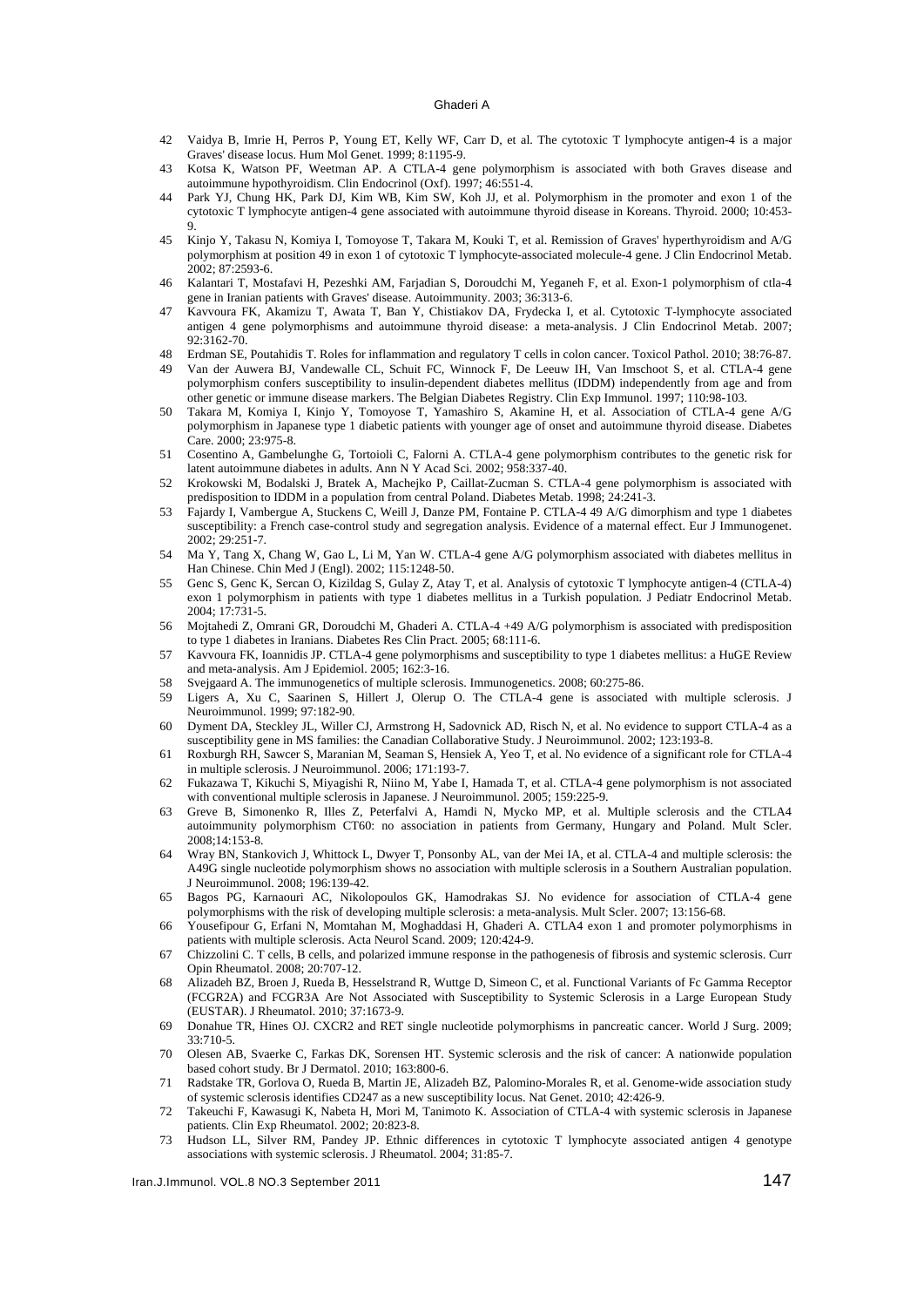#### CTLA4 from autoimmunity to cancer

- 74 Rajaee A, Ebrahimi A, Ghiam AF, Kalantari T, Ghaderi A. Exon-1 polymorphism of ctla-4 gene is not associated with systemic sclerosis in Iranian patients. Rheumatol Int. 2006; 26:687-92.
- 75 Almasi S, Erfani N, Mojtahedi Z, Rajaee A, Ghaderi A. Association of CTLA-4 gene promoter polymorphisms with systemic sclerosis in Iranian population. Genes Immun. 2006; 7:401-6.
- 76 Takeuchi F, Nakaue N, Kawasugi K, Mori M, Kuwata S, Tanimoto K. The CTLA-4 -1661A/G and -1772T/C dimorphisms in Japanese patients with systemic sclerosis. Rheumatol Int. 2007; 27:785-7.
- 77 Balbi G, Ferrera F, Rizzi M, Piccioli P, Morabito A, Cardamone L, et al. Association of -318 C/T and +49 A/G cytotoxic T lymphocyte antigen-4 (CTLA-4) gene polymorphisms with a clinical subset of Italian patients with systemic sclerosis. Clin Exp Immunol. 2007; 149:40-7.
- 78 Wang XB, Kakoulidou M, Qiu Q, Giscombe R, Huang D, Pirskanen R, et al. CDS1 and promoter single nucleotide polymorphisms of the CTLA-4 gene in human myasthenia gravis. Genes Immun. 2002; 3:46-9.
- 79 Wang XB, Kakoulidou M, Giscombe R, Qiu Q, Huang D, Pirskanen R, et al. Abnormal expression of CTLA-4 by T cells from patients with myasthenia gravis: effect of an AT-rich gene sequence. J Neuroimmunol. 2002; 130:224-32.
- 80 Wang XB, Pirskanen R, Giscombe R, Lefvert AK. Two SNPs in the promoter region of the CTLA-4 gene affect binding of transcription factors and are associated with human myasthenia gravis. J Intern Med. 2008; 263:61-9.
- 81 Fernandez-Mestre M, Sanchez K, Balbas O, Gendzekhzadze K, Ogando V, Cabrera M, et al. Influence of CTLA-4 gene polymorphism in autoimmune and infectious diseases. Hum Immunol. 2009; 70:532-5.
- 82 Chuang WY, Strobel P, Gold R, Nix W, Schalke B, Kiefer R, et al. A CTLA4high genotype is associated with myasthenia gravis in thymoma patients. Ann Neurol. 2005; 58:644-8.
- 83 Harirchi I, Ebrahimi M, Zamani N, Jarvandi S, Montazeri A. Breast cancer in Iran: a review of 903 case records. Public Health. 2000; 114:143-5.
- 84 Agarwala SS, Ribas A. Current experience with CTLA4-blocking monoclonal antibodies for the treatment of solid tumors. J Immunother. 2010; 33:557-69.
- 85 Tarhini AA, Iqbal F. CTLA-4 blockade: therapeutic potential in cancer treatments. Onco Targets Ther. 2010; 3:15-25.
- 86 Ghaderi A, Yeganeh F, Kalantari T, Talei AR, Pezeshki AM, Doroudchi M, et al. Cytotoxic T lymphocyte antigen-4 gene in breast cancer. Breast Cancer Res Treat. 2004; 86:1-7.
- 87 Erfani N, Razmkhah M, Talei AR, Pezeshki AM, Doroudchi M, Monabati A, et al. Cytotoxic T lymphocyte antigen-4 promoter variants in breast cancer. Cancer Genet Cytogenet. 2006; 165:114-20.
- 88 Li H, Fu ZK, Wang LH, Li DL, Wu N, Zhang J, et al. [Association of cytotoxic T lymphocyte antigen-4 gene polymorphisms with susceptibility to breast cancer]. Xi Bao Yu Fen Zi Mian Yi Xue Za Zhi. 2008; 24:282-4.
- 89 Wang L, Li D, Fu Z, Li H, Jiang W. Association of CTLA-4 gene polymorphisms with sporadic breast cancer in Chinese Han population. BMC Cancer. 2007; 7:173.
- 90 Sun T, Zhou Y, Yang M, Hu Z, Tan W, Han X, et al. Functional genetic variations in cytotoxic T-lymphocyte antigen 4 and susceptibility to multiple types of cancer. Cancer Res. 2008; 68:7025-34.
- 91 Jaberipour M, Habibagahi M, Hosseini A, Habibabad SR, Talei A, Ghaderi A. Increased CTLA-4 and FOXP3 Transcripts in Peripheral Blood Mononuclear Cells of Patients with Breast Cancer. Pathol Oncol Res. 2010; 16:547-51.
- 92 Erfani N, Razmkhah M, Ghaderi A. Circulating Soluble CTLA4 (sCTLA4) Is Elevated in Patients With Breast Cancer. Cancer Invest. 2010; 28:828-32.
- 93 Cozar JM, Romero JM, Aptsiauri N, Vazquez F, Vilchez JR, Tallada M, et al. High incidence of CTLA-4 AA (CT60) polymorphism in renal cell cancer. Hum Immunol. 2007; 68:698-704.
- 94 Hadinia A, Hossieni SV, Erfani N, Saberi-Firozi M, Fattahi MJ, Ghaderi A. CTLA-4 gene promoter and exon 1 polymorphisms in Iranian patients with gastric and colorectal cancers. J Gastroenterol Hepatol. 2007; 22:2283-7.
- 95 Dilmec F, Ozgonul A, Uzunkoy A, Akkafa F. Investigation of CTLA-4 and CD28 gene polymorphisms in a group of Turkish patients with colorectal cancer. Int J Immunogenet. 2008; 35:317-21.
- 96 Solerio E, Tappero G, Iannace L, Matullo G, Ayoubi M, Parziale A, et al. CTLA4 gene polymorphism in Italian patients with colorectal adenoma and cancer. Dig Liver Dis. 2005; 37:170-5.
- 97 Oi P, Ruan CP, Wang H, Zhou FG, Xu XY, Gu X, et al. CTLA-4 +49A>G polymorphism is associated with the risk but not with the progression of colorectal cancer in Chinese. Int J Colorectal Dis. 2010; 25:39-45.
- 98 Hou R, Cao B, Chen Z, Li Y, Ning T, Li C, et al. Association of cytotoxic T lymphocyte-associated antigen-4 gene haplotype with the susceptibility to gastric cancer. Mol Biol Rep. 2010; 37:515-20.
- 99 Lankarani KB, Karbasi A, Kalantari T, Yarmohammadi H, Saberi-Firoozi M, Alizadeh-Naeeni M, et al. Analysis of cytotoxic T lymphocyte associated antigen 4 gene polymorphisms in patients with ulcerative colitis. J Gastroenterol Hepatol. 2006; 21:449-53.
- 100 Khaghanzadeh N, Erfani N, Ghayumi MA, Ghaderi A. CTLA4 gene variations and haplotypes in patients with lung cancer. Cancer Genet Cytogenet. 2010; 196:171-4.
- 101 Su TH, Chang TY, Lee YJ, Chen CK, Liu HF, Chu CC, et al. CTLA-4 gene and susceptibility to human papillomavirus-16-associated cervical squamous cell carcinoma in Taiwanese women. Carcinogenesis. 2007; 28:1237-40.
- 102 Pawlak E, Karabon L, Wlodarska-Polinska I, Jedynak A, Jonkisz A, Tomkiewicz A, et al. Influence of CTLA-4/CD28/ICOS gene polymorphisms on the susceptibility to cervical squamous cell carcinoma and stage of differentiation in the Polish population. Hum Immunol. 2010; 71:195-200.
- 103 Rahimifar S, Erfani N, Sarraf Z, Ghaderi A. ctla-4 gene variations may influence cervical cancer susceptibility. Gynecol Oncol. 2010; 119:136-9.
- 104 Hu L, Liu J, Chen X, Zhang Y, Liu L, Zhu J, et al. CTLA-4 gene polymorphism +49 A/G contributes to genetic susceptibility to two infection-related cancers-hepatocellular carcinoma and cervical cancer. Hum Immunol. 2010; 71:888-91.
- 105 Monne M, Piras G, Palmas A, Arru L, Murineddu M, Latte G, et al. Cytotoxic T-lymphocyte antigen-4 (CTLA-4) gene polymorphism and susceptibility to non-Hodgkin's lymphoma. Am J Hematol. 2004; 76:14-8.
- 106 Piras G, Monne M, Uras A, Palmas A, Murineddu M, Arru L, et al. Genetic analysis of the 2q33 region containing CD28-CTLA4-ICOS genes: association with non-Hodgkin's lymphoma. Br J Haematol. 2005; 129:784-90.
- 107 Nearman ZP, Wlodarski M, Jankowska AM, Howe E, Narvaez Y, Ball E, et al. Immunogenetic factors determining the evolution of T-cell large granular lymphocyte leukaemia and associated cytopenias. Br J Haematol. 2007; 136:237-48.